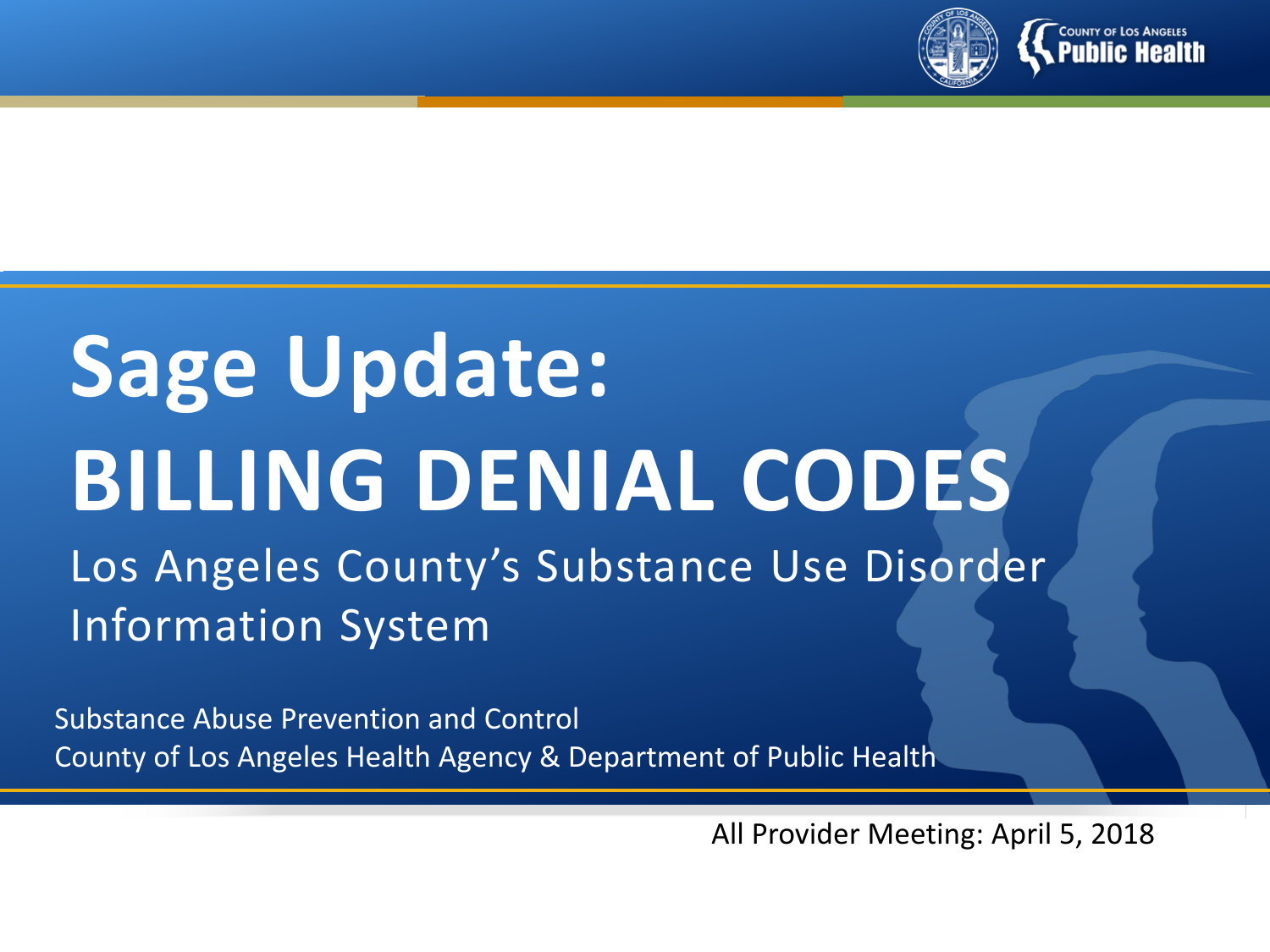

## **Outline**

- **Provider Diagnosis (ICD-10) Form**
- **Password Reset**
- **Outage Policies & Procedures**
- **Sage Updates**
- **Device Enrollment Limit**
- **Understanding the Billing Process**
	- **Pre- & Post-ODS**
	- **Billing Denial Codes & Common Denial Reasons**
- **"Big Picture" – Billing Status**



Substance Use Disorder Information System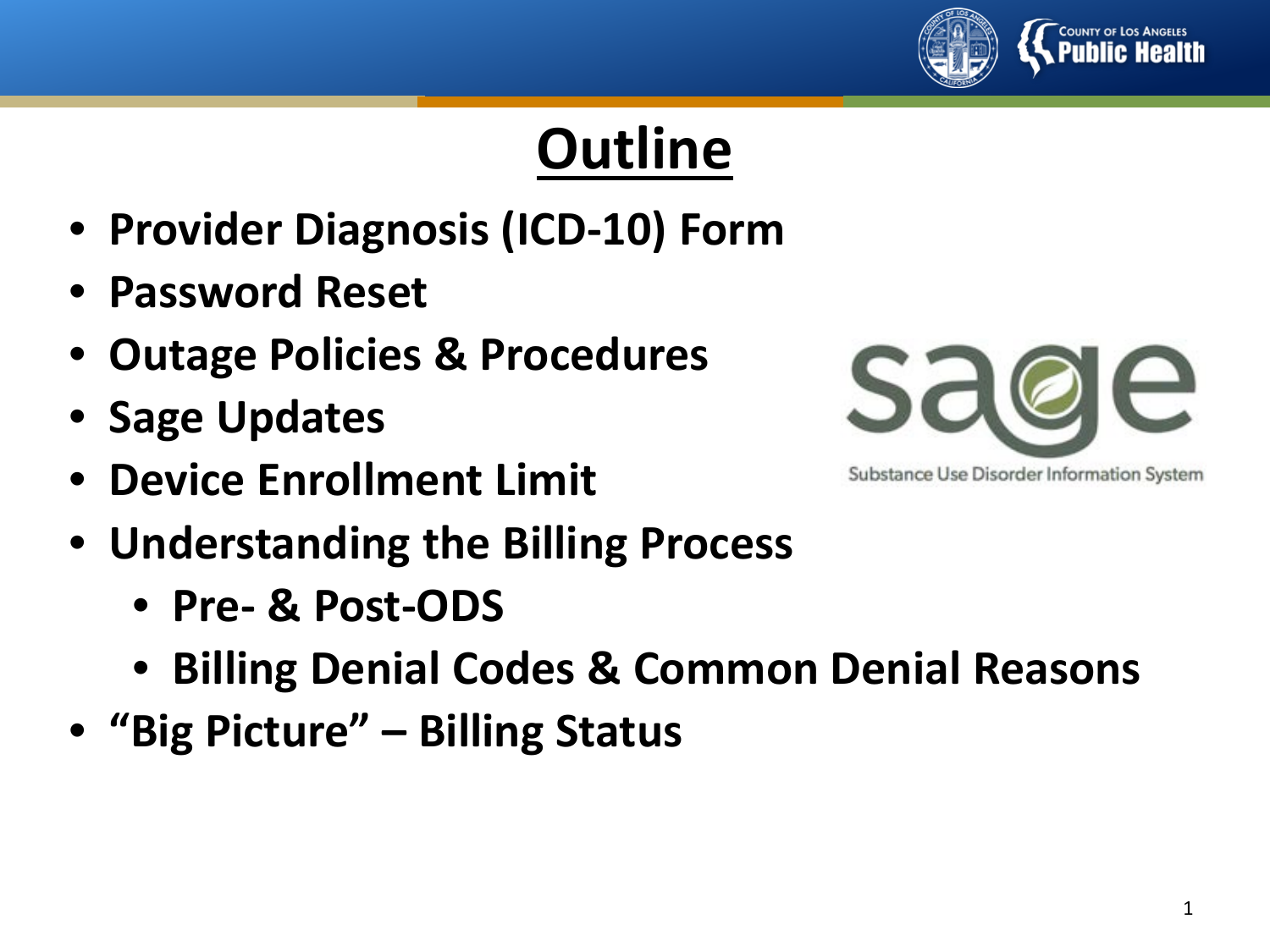



### **Provider Diagnosis (ICD-10) Form**

- **Providers are REQUIRED to enter a diagnosis in the Provider Diagnosis (ICD-10) Form within Sage in order to bill for services.**
	- Many providers are mistakenly entering a diagnosis in the "Diagnosis" field of the Authorization Request Form, instead of entering a diagnosis in the Provider Diagnosis (ICD-10) Form.
	- Providers should NOT enter a diagnosis into the Diagnosis field in the **Authorization Form**, and should leave this field blank.
- **Since the majority of missing diagnoses were fixed when this issue was raised over the past 2 All Provider Meetings, there have been at least 300 new cases with missing diagnoses in the Provider**  Diagnosis (ICD-10) Form → PLEASE SHARE THIS REQUIREMENT TO **ENTER A DIAGNOSIS IN THIS SAGE FORM WITH YOUR STAFF!**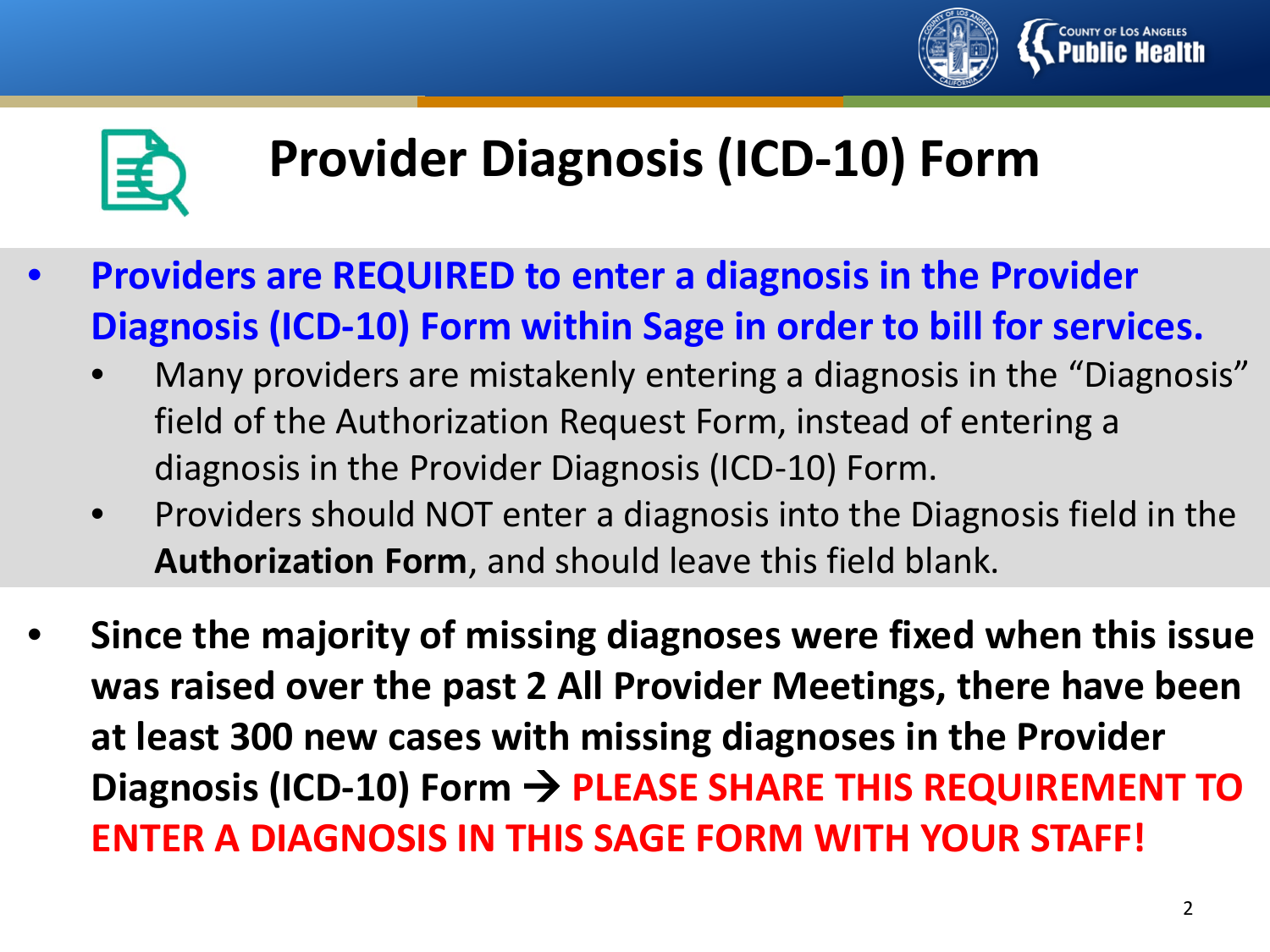

## **Provider Diagnosis (ICD-10) Form** (cont'd)

- **Must enter an admission diagnosis that corresponds to the diagnosis on the ASAM assessment (if severity does not match, please use miscellaneous note to explain the discrepancy).**
- **Selecting Admission under type of diagnosis will automatically populate the date of diagnosis as the current date of admission, as noted on the provider admission tab in chart.**

| <b>Diagnosis Information (ICD-10)</b>      |                                                |  |  |  |
|--------------------------------------------|------------------------------------------------|--|--|--|
| <b>Episode Number</b><br>Click To Select V | Type of Diagnosis<br>-Please Choose One-       |  |  |  |
| Date of Diagnosis                          | <b>Time of Diagnosis</b><br><b>HH:MM AM/PM</b> |  |  |  |
| Prognosis                                  | <b>Estimated Discharge Date</b>                |  |  |  |

| Ranking                    | <b>Diagnosis</b> | <b>Classification</b> | <b>Onset Date</b> | <b>Diagnosing Practitioner</b> | <b>Billing Order</b> | <b>Present On Admission Indicator</b> | <b>Status</b> | Date Resolved | Remarks |
|----------------------------|------------------|-----------------------|-------------------|--------------------------------|----------------------|---------------------------------------|---------------|---------------|---------|
| <b>Add Diagnosis Entry</b> |                  |                       |                   |                                |                      |                                       |               |               |         |

#### • **The save diagnosis button must be clicked in order to submit the diagnosis to the chart.**

| Ranking     | <b>Diagnosis</b>       | <b>Classification</b>                          | <b>Onset Date</b> | <b>Diagnosing Practitioner</b> | <b>Billing</b><br><b>Order</b> | <b>Present On Admssion</b><br>Indicator | <b>Status</b> |
|-------------|------------------------|------------------------------------------------|-------------------|--------------------------------|--------------------------------|-----------------------------------------|---------------|
| Primary - 1 | Amphetamine dependence | Substance Abuse - 7 V                          |                   | USERCLIN02,TEST (001388)       |                                | Yes - Y                                 | Active - 1    |
|             |                        |                                                |                   |                                | <b>Add Diagnosis Entry</b>     |                                         |               |
|             |                        | <b>Jeturn To List</b><br><b>Save Diagnosis</b> |                   |                                |                                |                                         |               |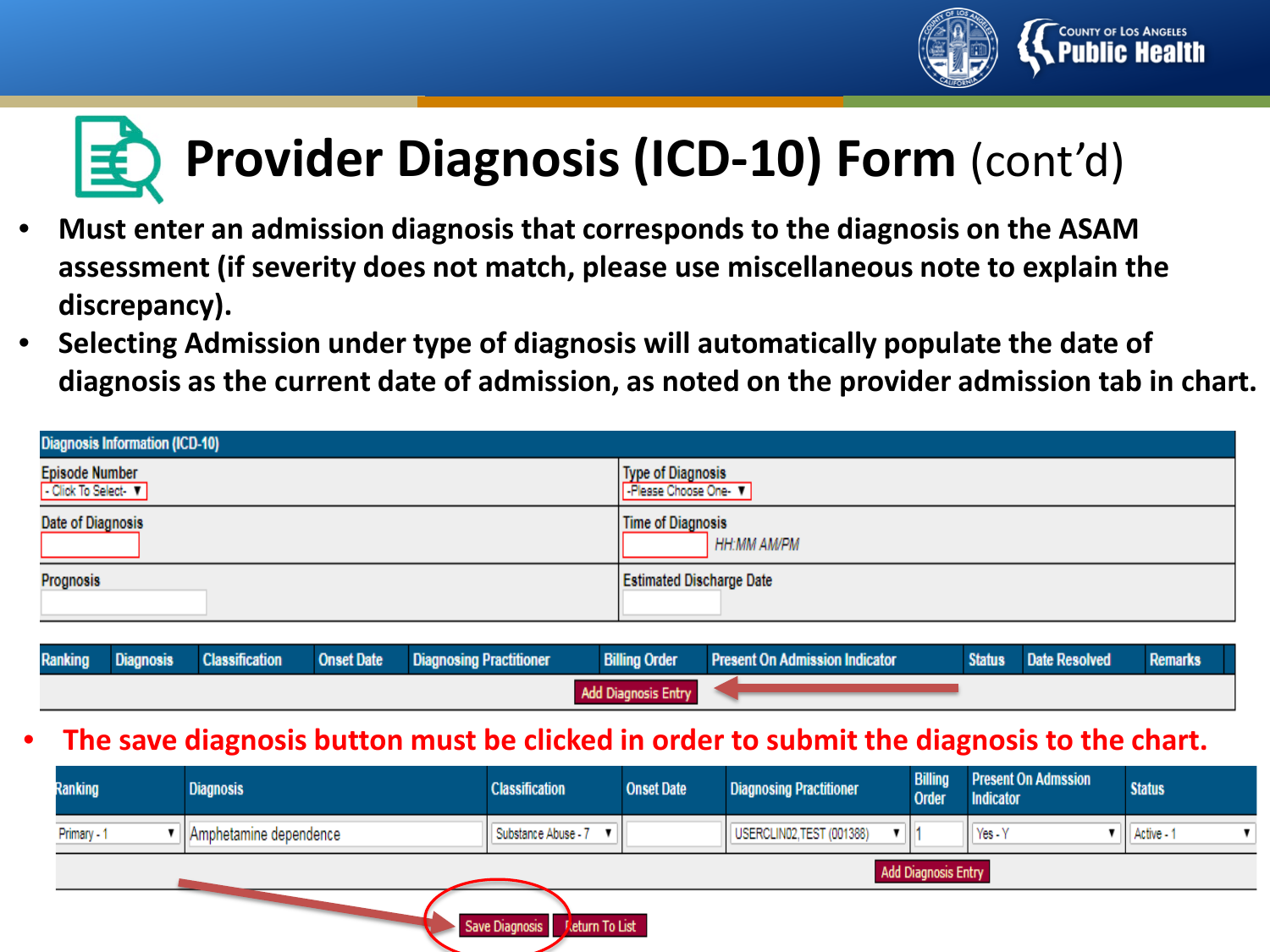



### **Authorization Request Form**

#### • **Do NOT enter a diagnosis on the Authorization Request Form.**

#### **Authorization Request**

| <b>Client Information</b>           |                  |                                        |  |  |
|-------------------------------------|------------------|----------------------------------------|--|--|
| <b>CLIENT NAME</b><br>Monster Child | <b>MEMBER ID</b> | <b>PROVIDER NAME</b><br>Recovery, Inc. |  |  |

| <b>Authorization Dates</b>                 |  |                       |             |  |
|--------------------------------------------|--|-----------------------|-------------|--|
| <b>Authorization Requested Start Date:</b> |  | Set authorization for | Set<br>days |  |
| Authorization Requested End Date:          |  |                       |             |  |

| <b>Care Manager</b>           |                       |
|-------------------------------|-----------------------|
| <b>CARE MANAGER ASSIGNED:</b> | <b>DATE ASSIGNED:</b> |

| <b>Authorization Information</b> |                                       |                                              |  |  |  |
|----------------------------------|---------------------------------------|----------------------------------------------|--|--|--|
| <b>AUTHORIZATION NUMBER:</b>     | <b>ICURRENT AUTHORIZATION STATUS:</b> | <b>ICURRENT AUTHORIZATION STATUS REASON:</b> |  |  |  |
| AUTHORIZED LEVEL OF CARE:        | ITYPE OF AUTHORIZATION:               | <b>IPERFORMING PROVIDER TYPE:</b>            |  |  |  |
| <b>PLANNED ADMIT DATE:</b>       | <b>IINITIAL OR CONTINUING AUTH:</b>   | INEXT REVIEW DATE:                           |  |  |  |
|                                  |                                       |                                              |  |  |  |

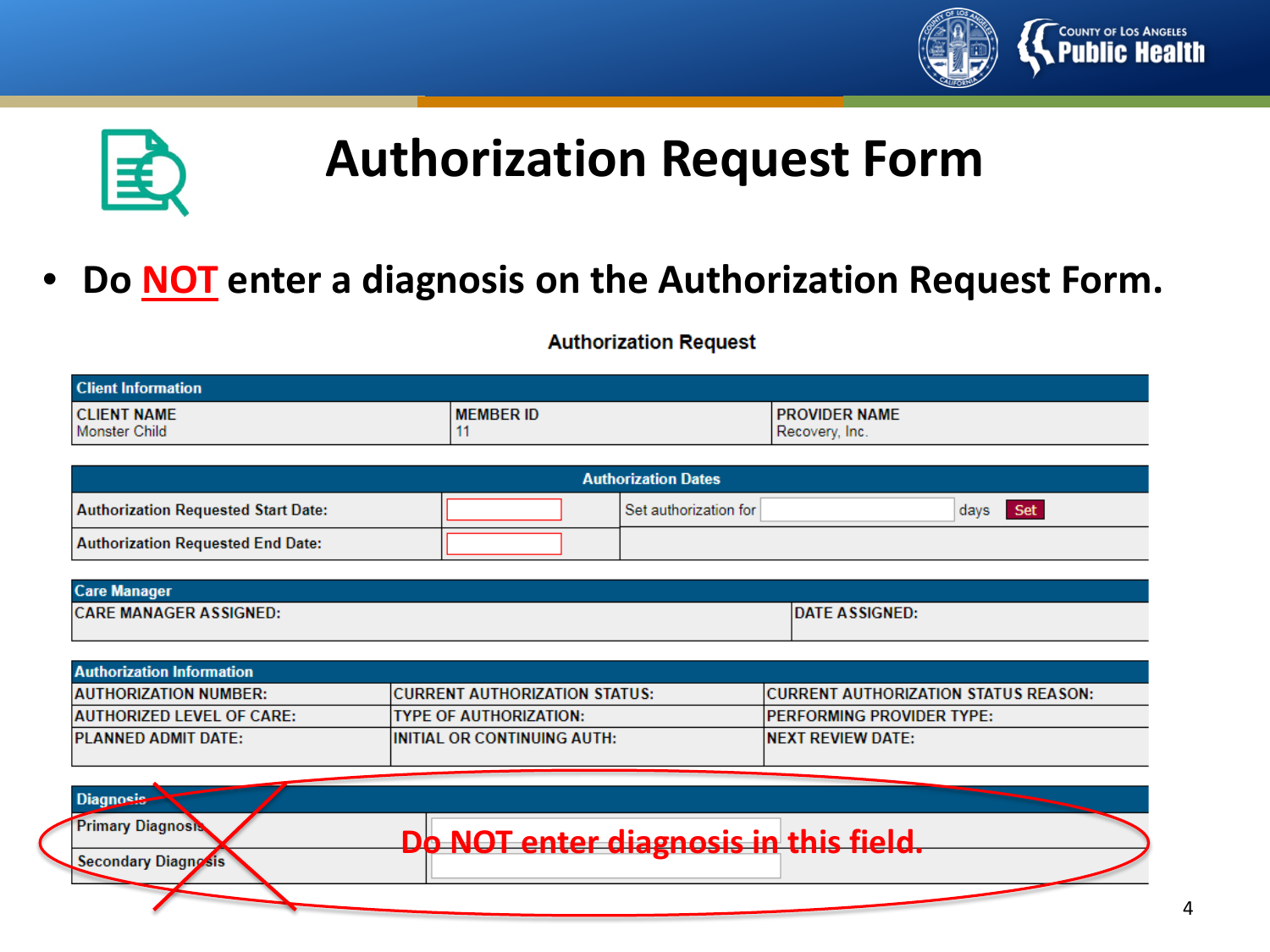

#### **Password Resets**

- **Due to County technical and security requirement, Sage passwords expire every 90 days and need to be updated/reset.**
	- In future, County will have a process to provide automatic reminders for Sage users 20 days prior to the expiration of their passwords to facilitate smoother password resets.

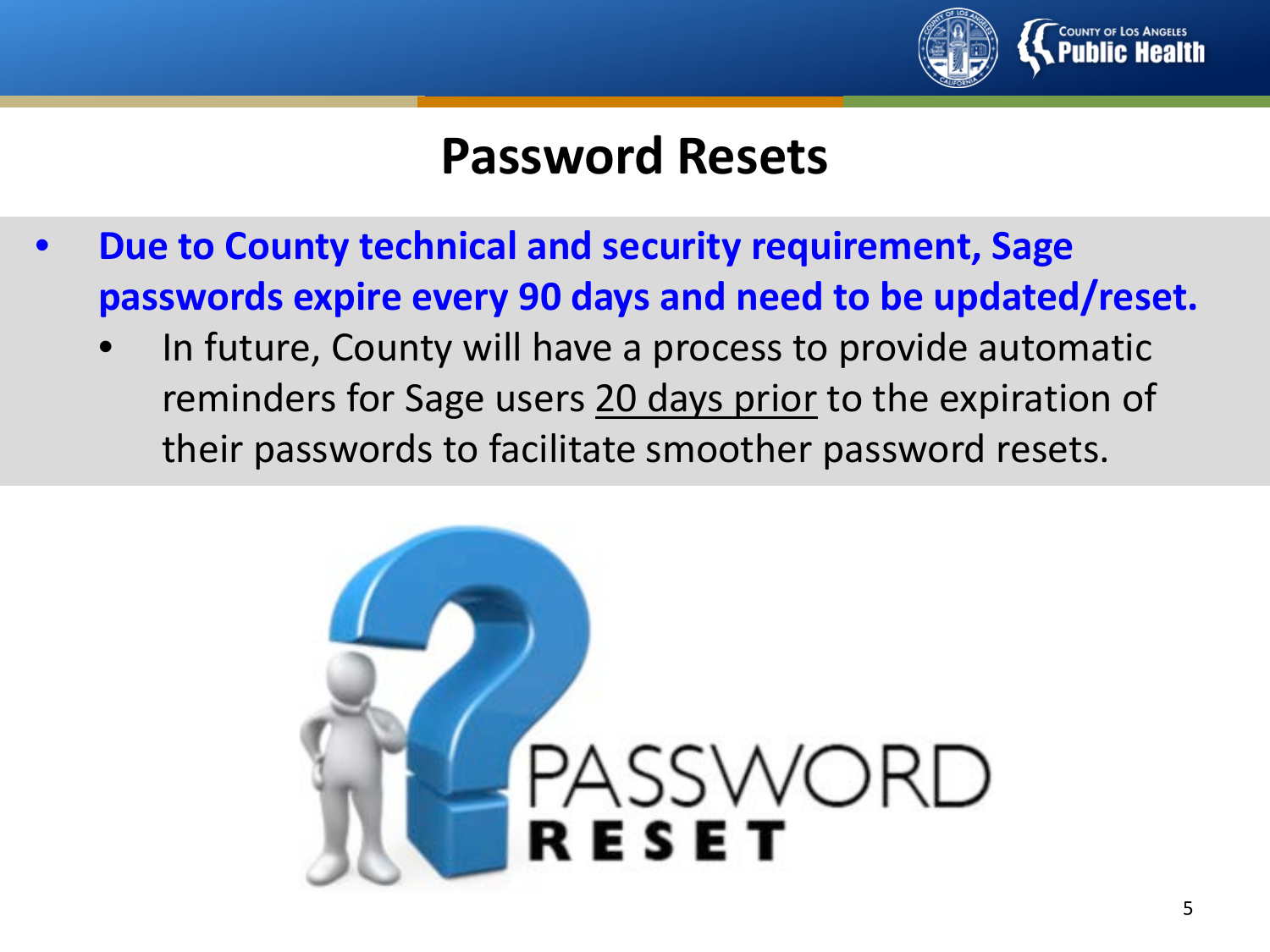

### **Outage Policies & Procedures**

#### • **SAPC Bulletin 17-11**



- **Providers must develop and implement Outage Policies and Procedures in the event of planned or unplanned Sage outages**
- Sage outages may result from:
	- Unforeseen events of unknown duration
		- E.g., technical issues with servers, provider agency internet issues, etc
	- Scheduled Maintenance/Updates
		- Every effort is made to schedule these during down times

**Having Outage Policies and Procedures allows providers to be prepared in the event of the unexpected**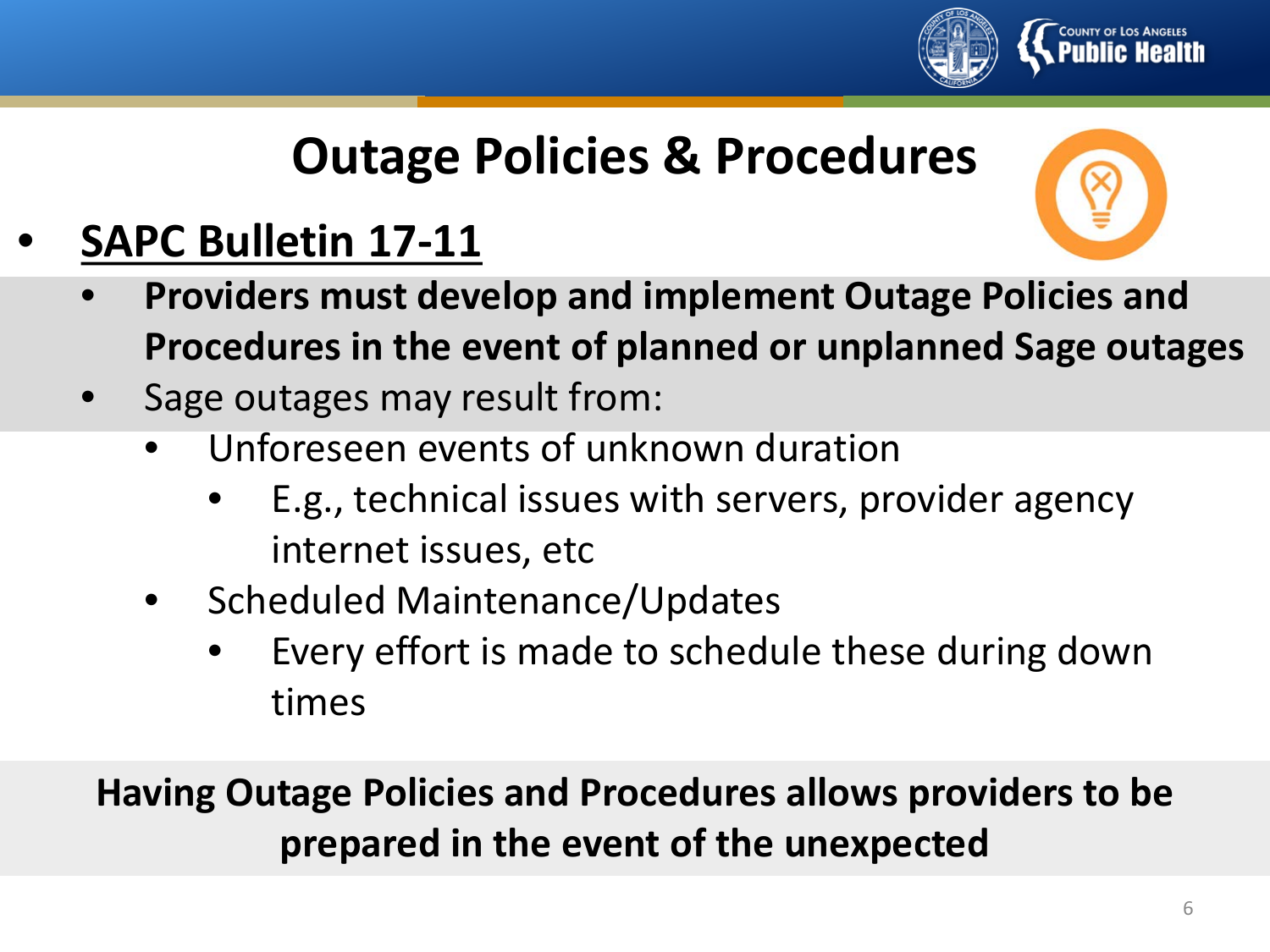

## **Providers should keep copies of the following hardcopy forms in the event of an outage with Sage:**

- Current Patient Roster
- ASAM Assessment
- Service Request Form Template
- Treatment Plan Template
- Miscellaneous Note Template
- Discharge and Transfer Form Template
- Recovery Bridge Housing Authorization & Discharge Form
- Billing Related Documents
- Consents, Admission, Discharge Forms

**<http://publichealth.lacounty.gov/sapc/Bulletins/START-ODS/Bulletin17-11SageOutage.pdf>**

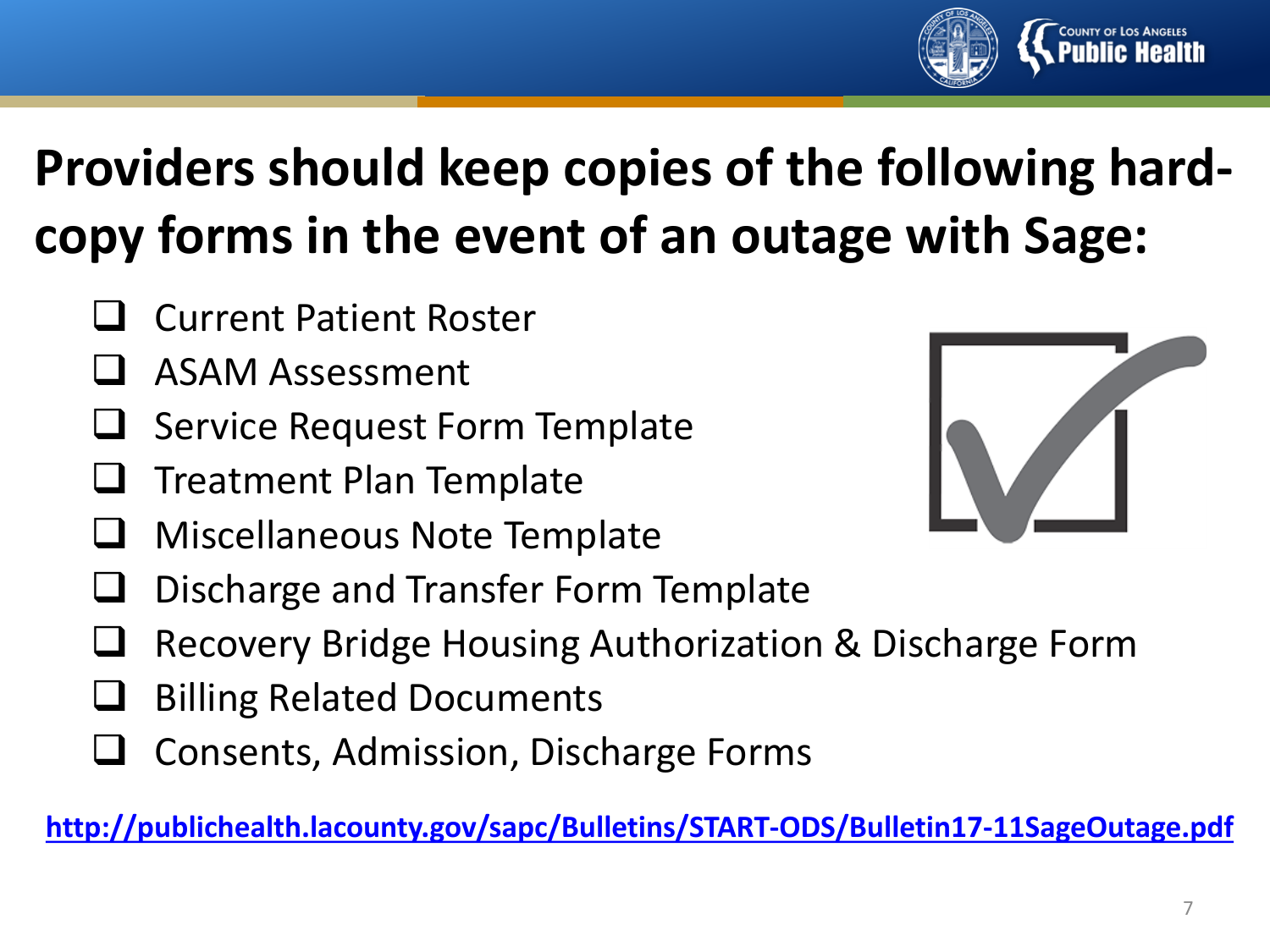

## **Sage Updates**

Sage is an evolving system that will undergo continuous updates to improve functionality and user experience.

#### **Updates may result from:**

- Provider/Sage user requests
- Common issues identified via Help Desk
- **SAPC Requests**
- Regularly scheduled updates from Netsmart

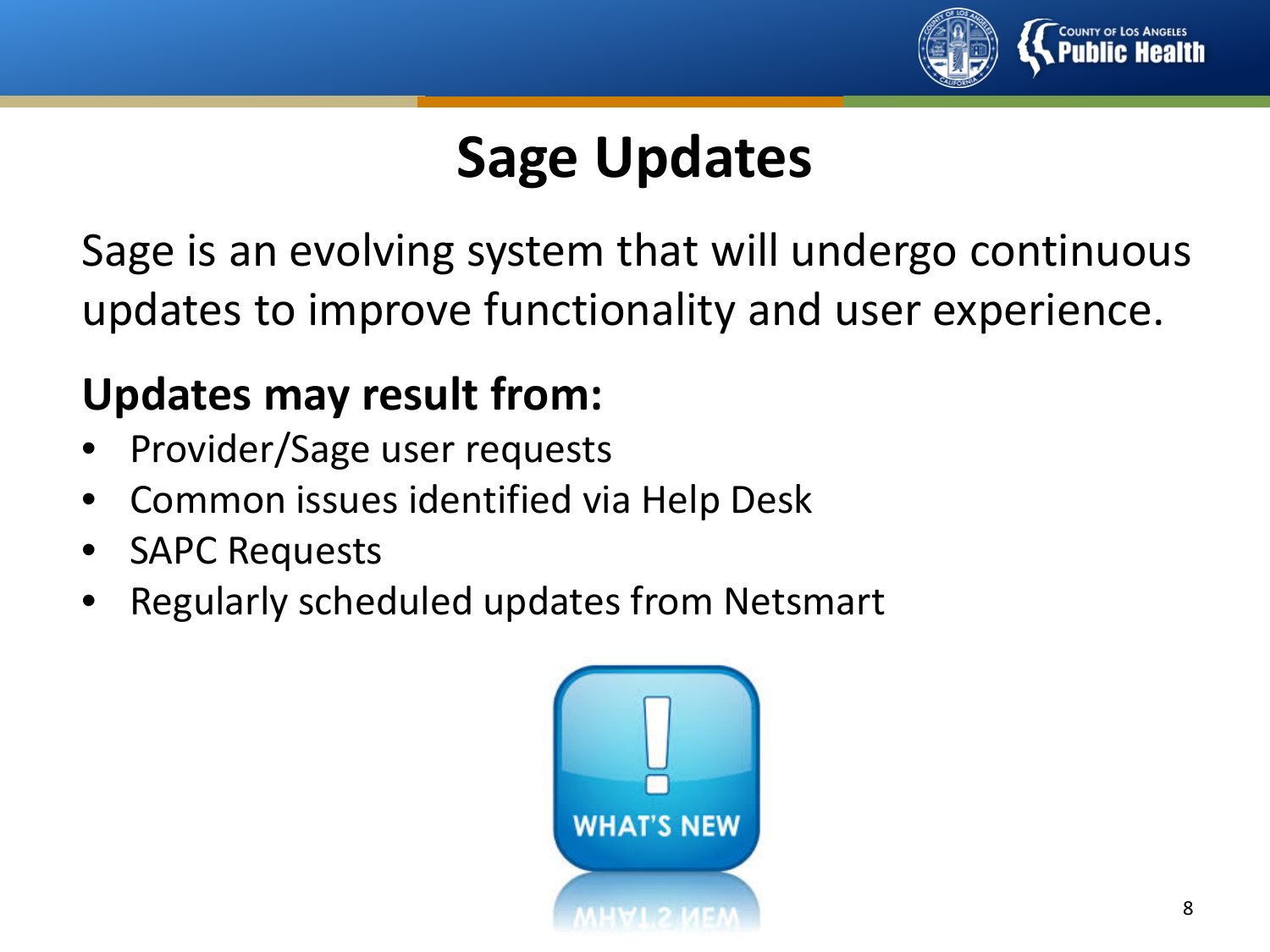

## **How Will I Know What's New with Sage?**

- **SAPC will notify Sage Users of upcoming updates and their impact:** o **News Section on Sage**
	- o Users see the News Section at the beginning of every log-in
- o **SAPC Email Listserv**
	- o Providers' responsibility to share with appropriate staff
- o **Email to All Current Sage Users**
	- o Sent to email provided by users to create account

**Remember to read updates to ensure understanding of Sage system changes!** 

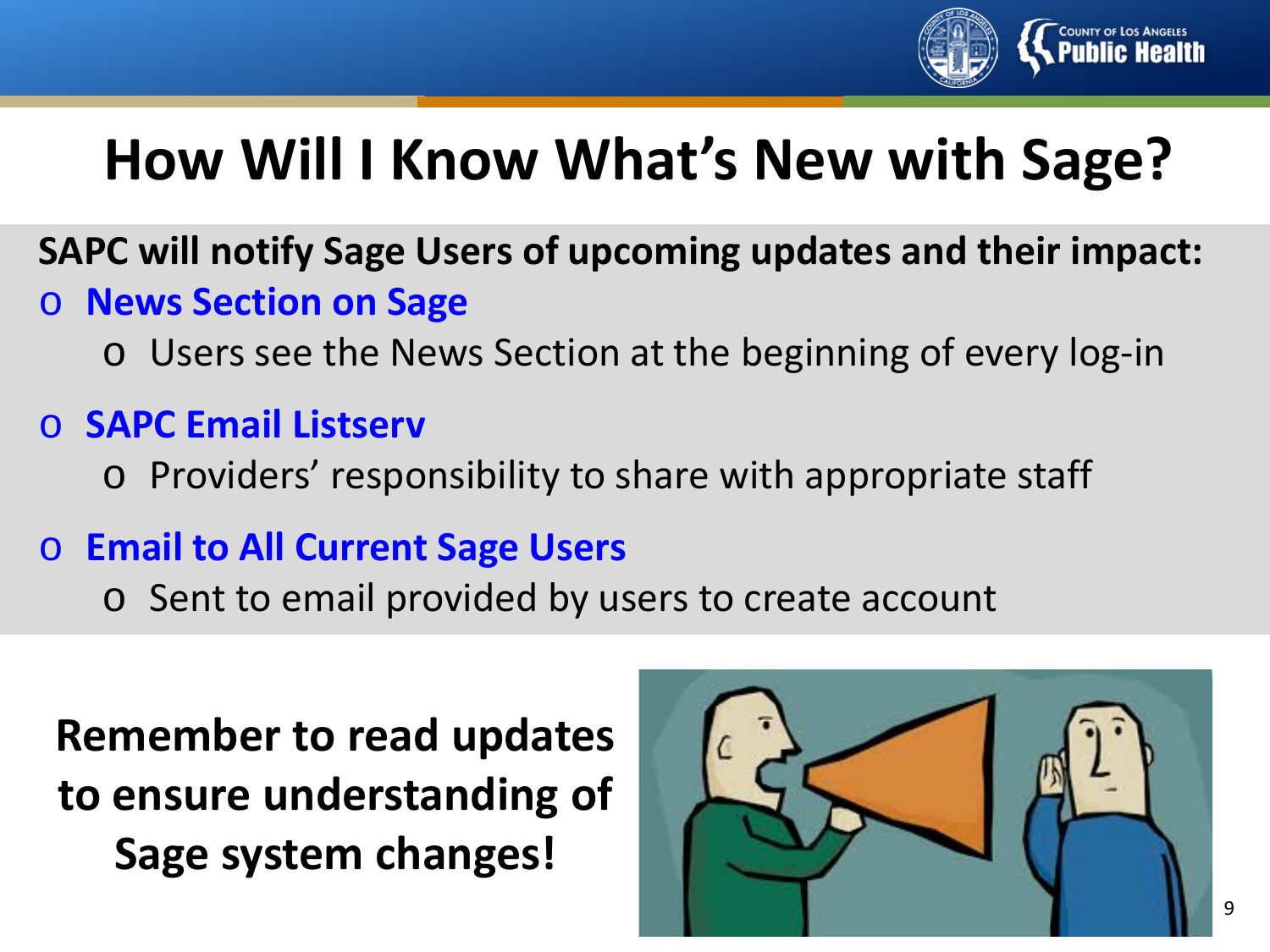

### **Device Enrollment Limit**

### **Device enrollment limit has been in increased from 5 to 15**

- o Allows greater access for staff who need to use multiple computers, sometimes from different sites
- o Follow regular device enrollment procedure available on SAPC Sage website:<http://publichealth.lacounty.gov/sapc/Sage/SageInfo.htm>
	- o See Device Enrollment bullet under the section titled "Sage Provider Enrollment Information"

**Providers should monitor device utilization by all their Sage users to ensure coordinated management of device enrollment**

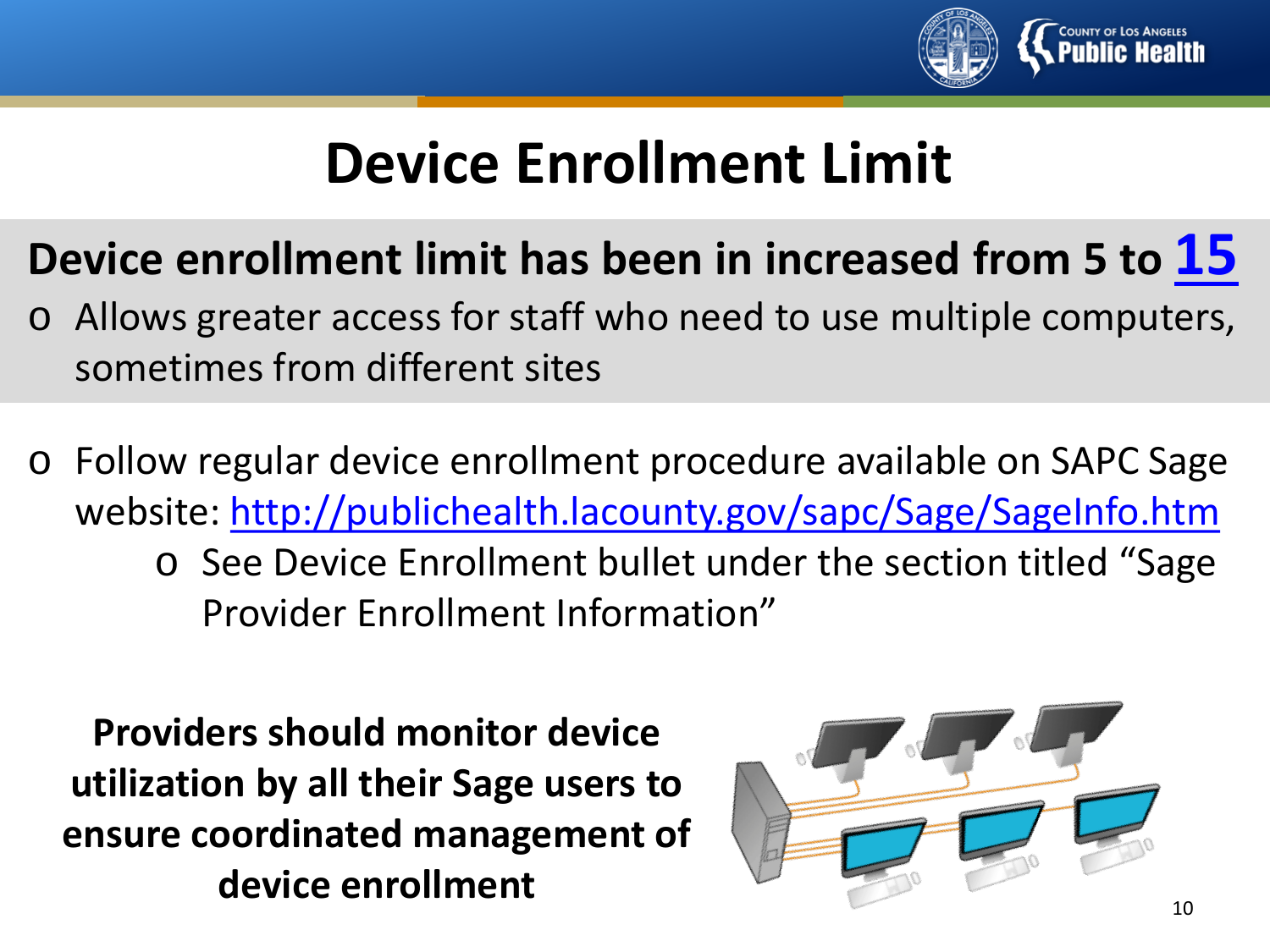

### **Billing – Before and After DMC-ODS & Sage**

#### **Contract Amount**

- **Pre-ODS**
	- Contract capped to fixed contract amount for the majority of providers who were not DMC providers.
	- Contract requirements were specific to the funding stream.

#### • **Post-ODS & Post-Sage**

- o Adjustable contract cap that providers can request to increase, as needed, based on volume of patients served and services provided
	- o SAPC working with Netsmart so providers have access to a report they can run to determine when they are nearing the adjustable contract cap so they know when to ask for an increase.
- o Contract requirements largely specific to State DMC rules given DMC is now primary payer  $\rightarrow$  DMC payment rules are tighter than non-DMC due to medical necessity, service authorizations, and need to meet financial eligibility.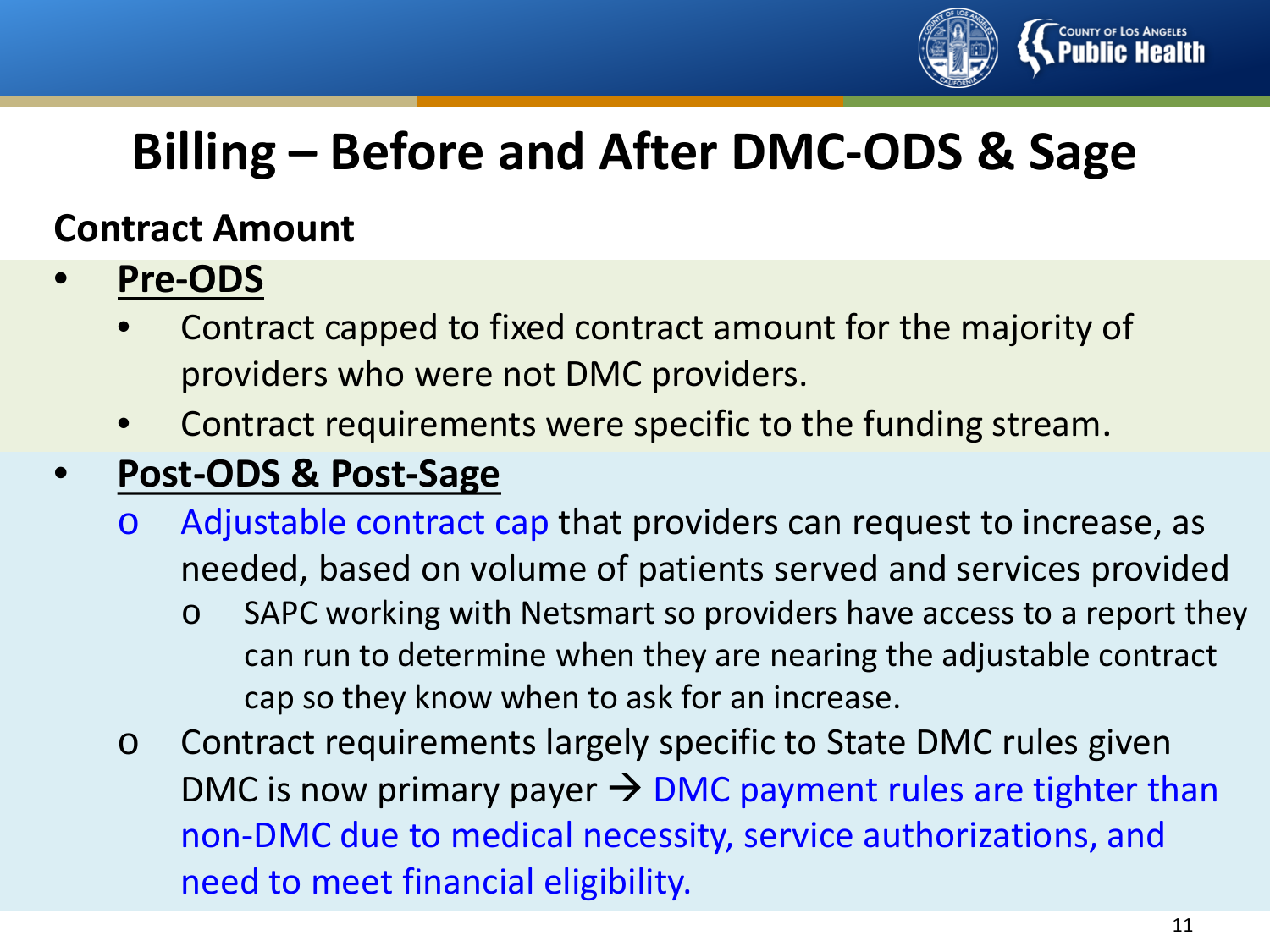

### **Billing – Before and After DMC-ODS & Sage** (cont'd)

#### **Payment to Provider**

#### • **Pre-ODS**

- o SAPC paid providers based on validation of claims to the contract, which varied by funding stream.
- o Medical necessity and service authorizations not required because most providers were not DMC providers, so payments were processed without this filtering process.

#### • **Post-ODS and Post-Sage**

- o SAPC pays providers based on DMC-ODS requirements (medical necessity, service authorizations, financial eligibility), then submits claims to State.
- o Providers need to address denials on the front end before they receive payment. Since DMC payment rules are tighter than pre-ODS payment rules, a certain percentage of denials will be unavoidable/legitimate.
	- o In other words, some denied claims can be fixed, others cannot because they are unavoidable/legitimate.
- 12 o While the required upfront validation process (medical necessity, service authorizations, financial eligibility) results in denied claims with financial impact on the front end, the unpredictability of back end reconciliations is also reduced as a result.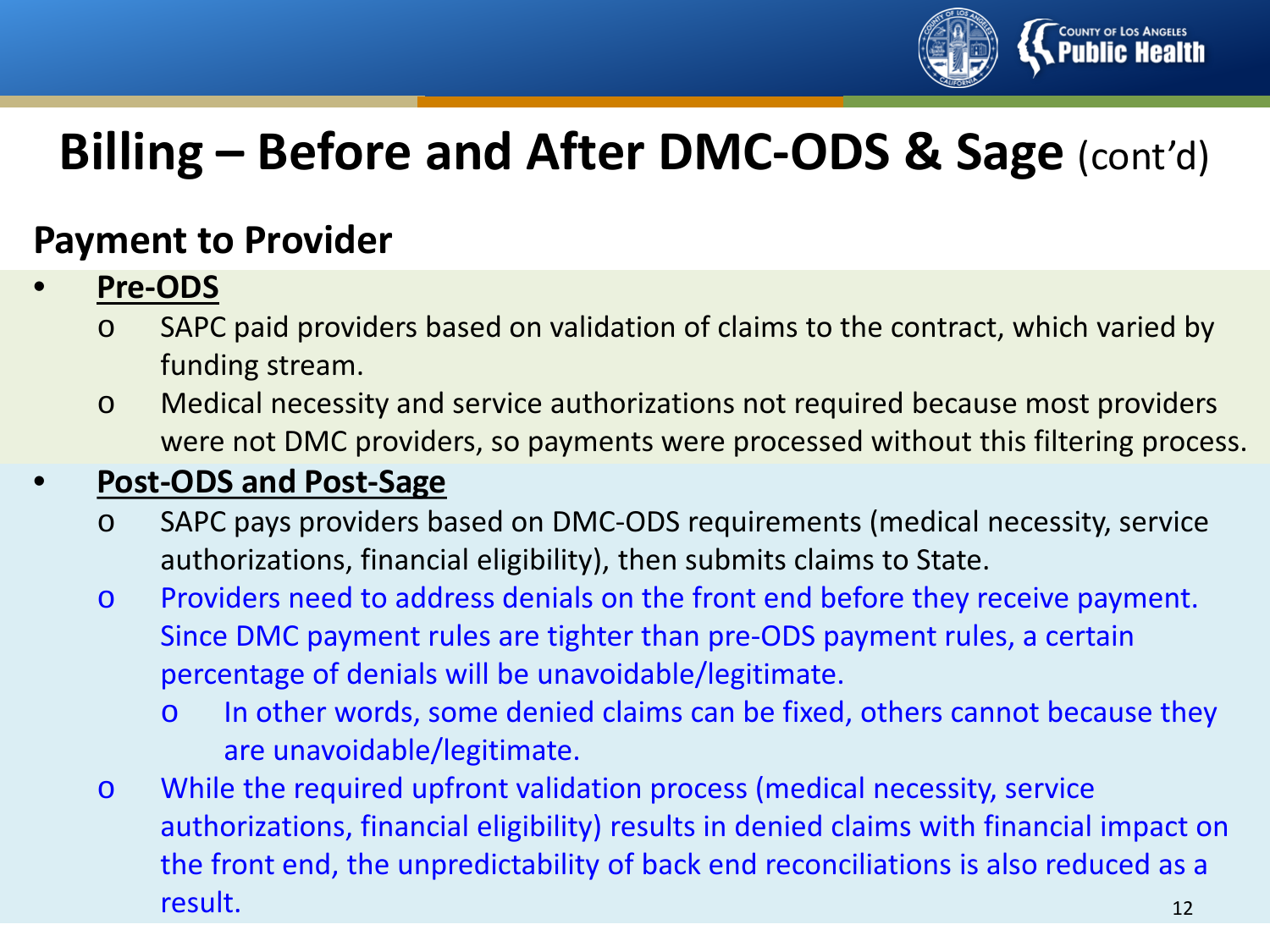

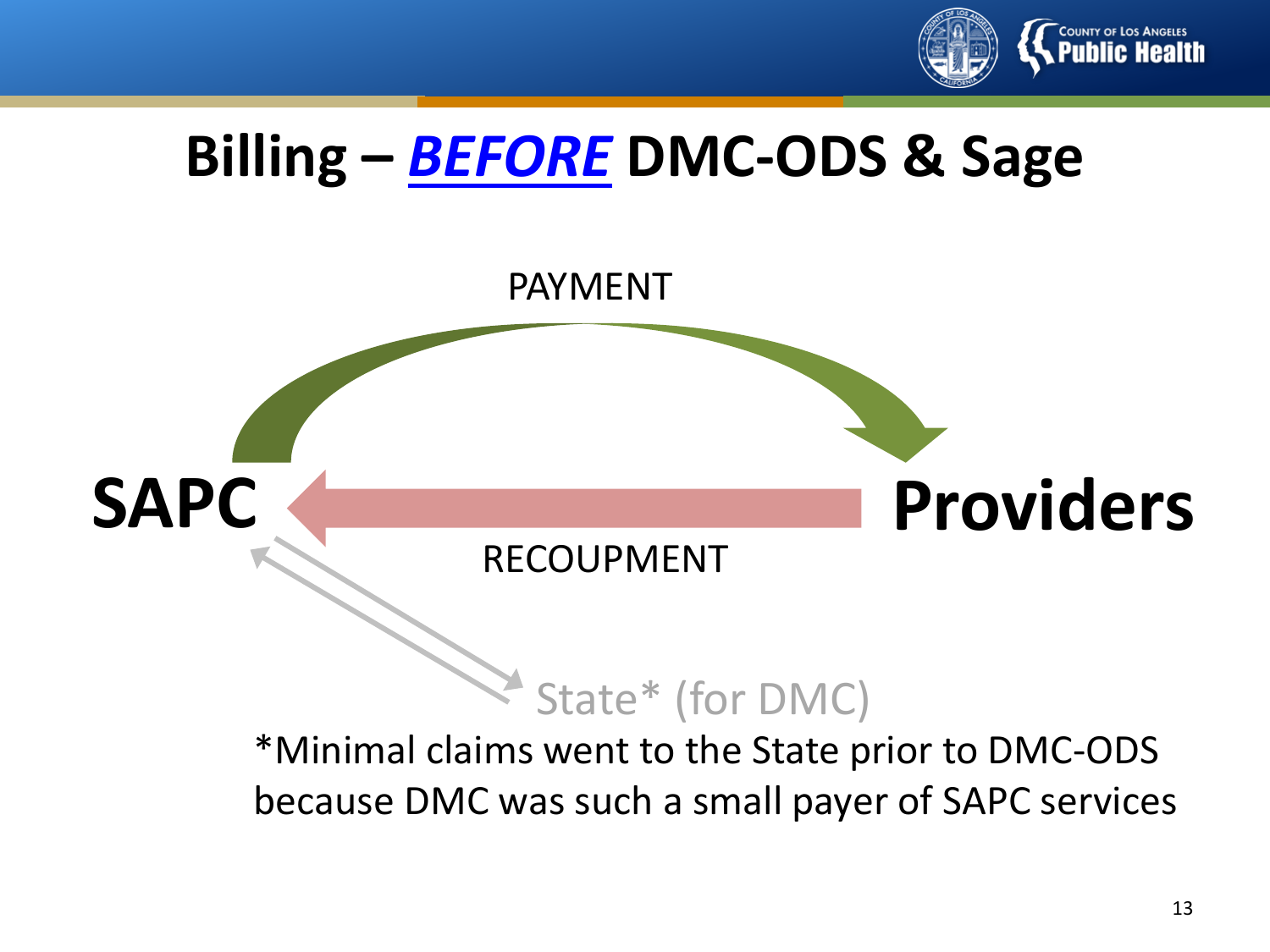

## **Billing –** *AFTER* **DMC-ODS & Sage**

Prior to **PAYMENT**, SAPC & Sage validates payment for DMC-ODS requirements of medical necessity, service authorizations, and financial eligibility

*DMC-ODS requirements*

*Approved payment*

**SAPC Providers** *Denied payment that provider either needs to fix or accept*

**RECOUPMENT** – should be less due to front end validation

**State\* (for DMC-ODS)**

\*Majority of claims go to the State given that DMC has become the primary payer of SAPC services with DMC-ODS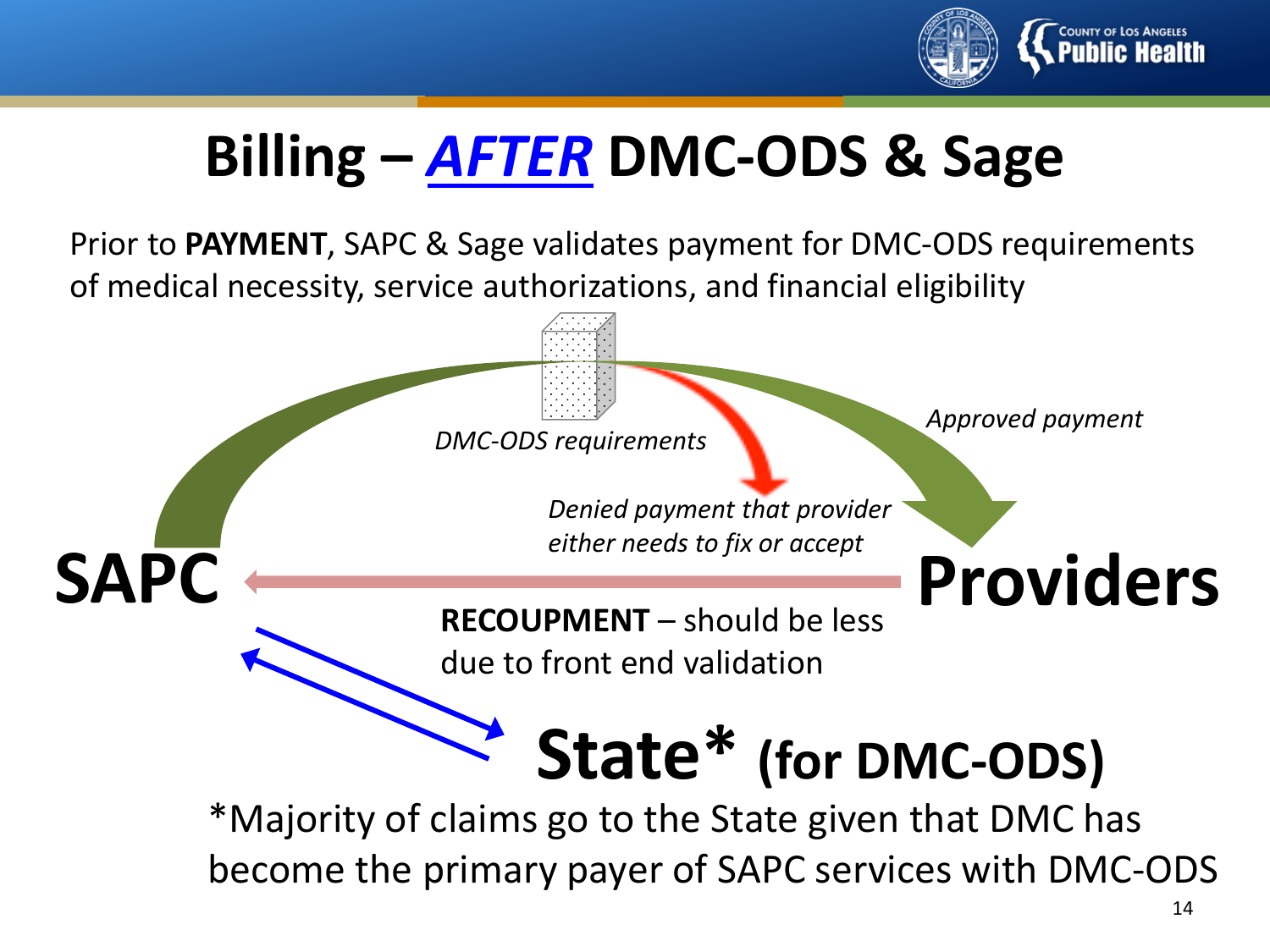

### **Reasons for Claim Denials**

- **Claims may be denied for multiple reasons, including:** 
	- Incorrect/missing information (Financial Eligibility Form info, Provider Diagnosis (ICD-10) Form)
		- See prior All Provider Meeting slides from 2/8/18 and 3/8/18 for *additional details*
	- Patient not eligible (e.g., income too high, non-County resident)
	- Service authorization denial
	- Lack of funds in contract (provider would just need to request an increase in adjustable contract cap)

**Current average denial rate across SAPC providers is 17 – 20%, but this number can/should be reduced with time as providers and staff get accustomed to using and billing on Sage**

**A certain proportion of denials are unavoidable in managed care systems**

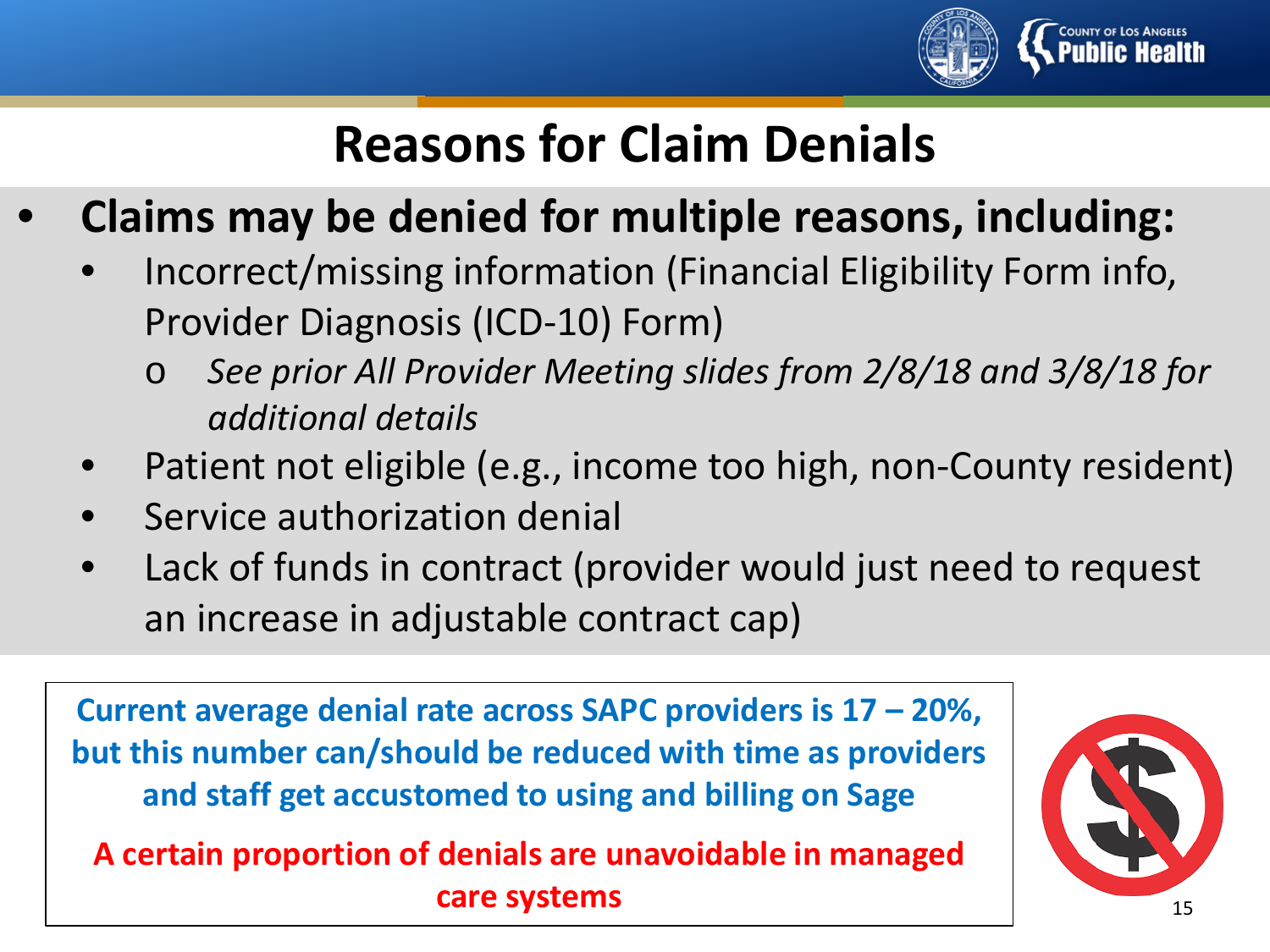

### **Dealing with Denial(s)**

#### **Advantage:**

- You are all trained SUD treatment professionals.
- You are experts at identifying and confronting denial.

#### **Goal is to:**

- Identify commonly occurring denial reason codes.
- Provide practical understanding of denial reason codes and what they mean.
- Identify next steps that are needed to address the denial reason codes.
- Learn to distinguish between fixable denial codes and those that not fixable (e.g., appropriate denials).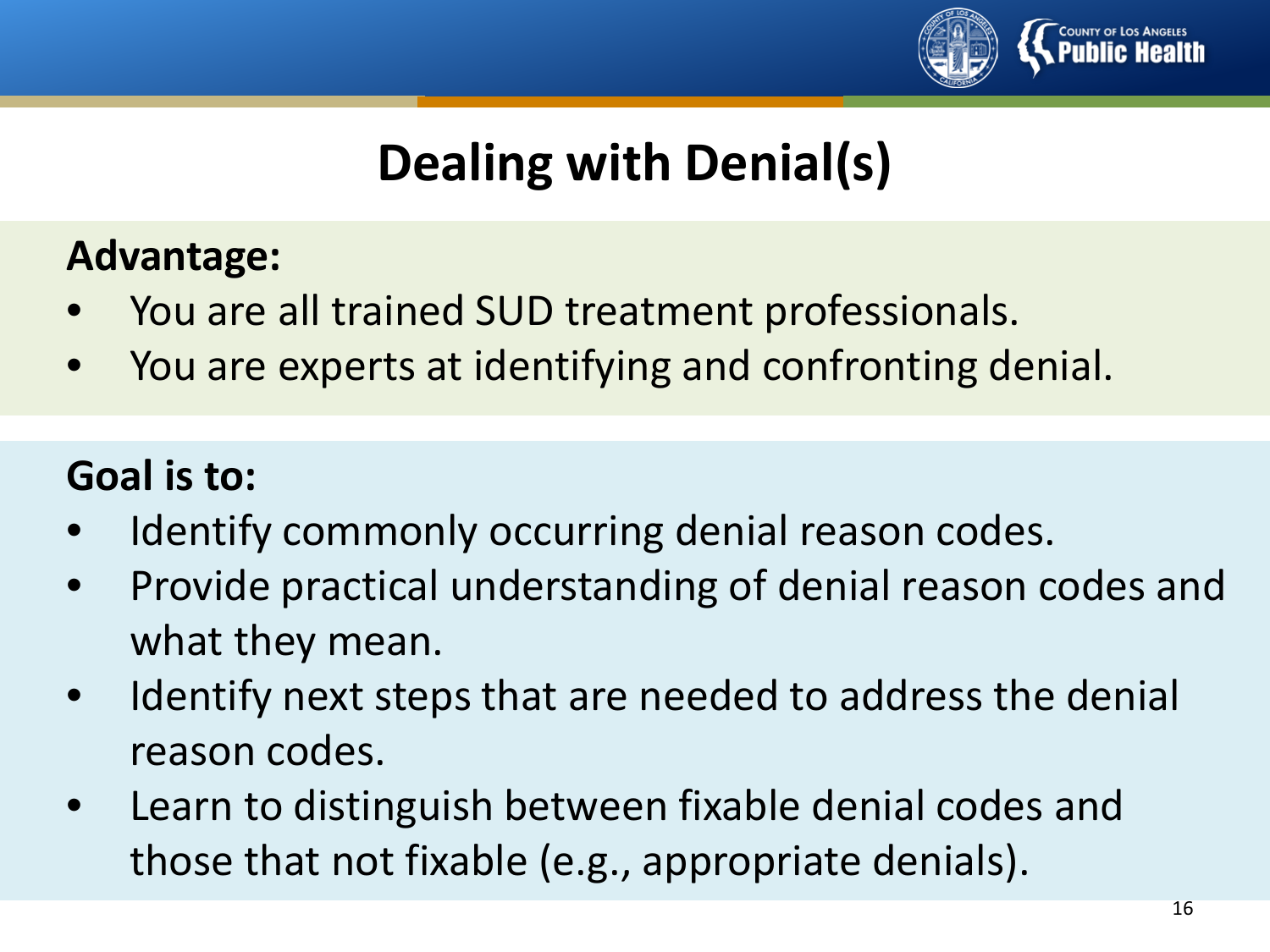

## **Common Denial Reason #1: Eligibility not found/verified in Cal PM**

**Translation: There is one or more eligibility elements with missing information.**

| <b>Claim Status</b>                                                | <b>Claim Status Reason</b> | <b>Explanation of Coverage</b> |
|--------------------------------------------------------------------|----------------------------|--------------------------------|
| Eligibility not found/verified in<br><b>Denied</b><br><b>CalPM</b> |                            | <b>Blank</b>                   |

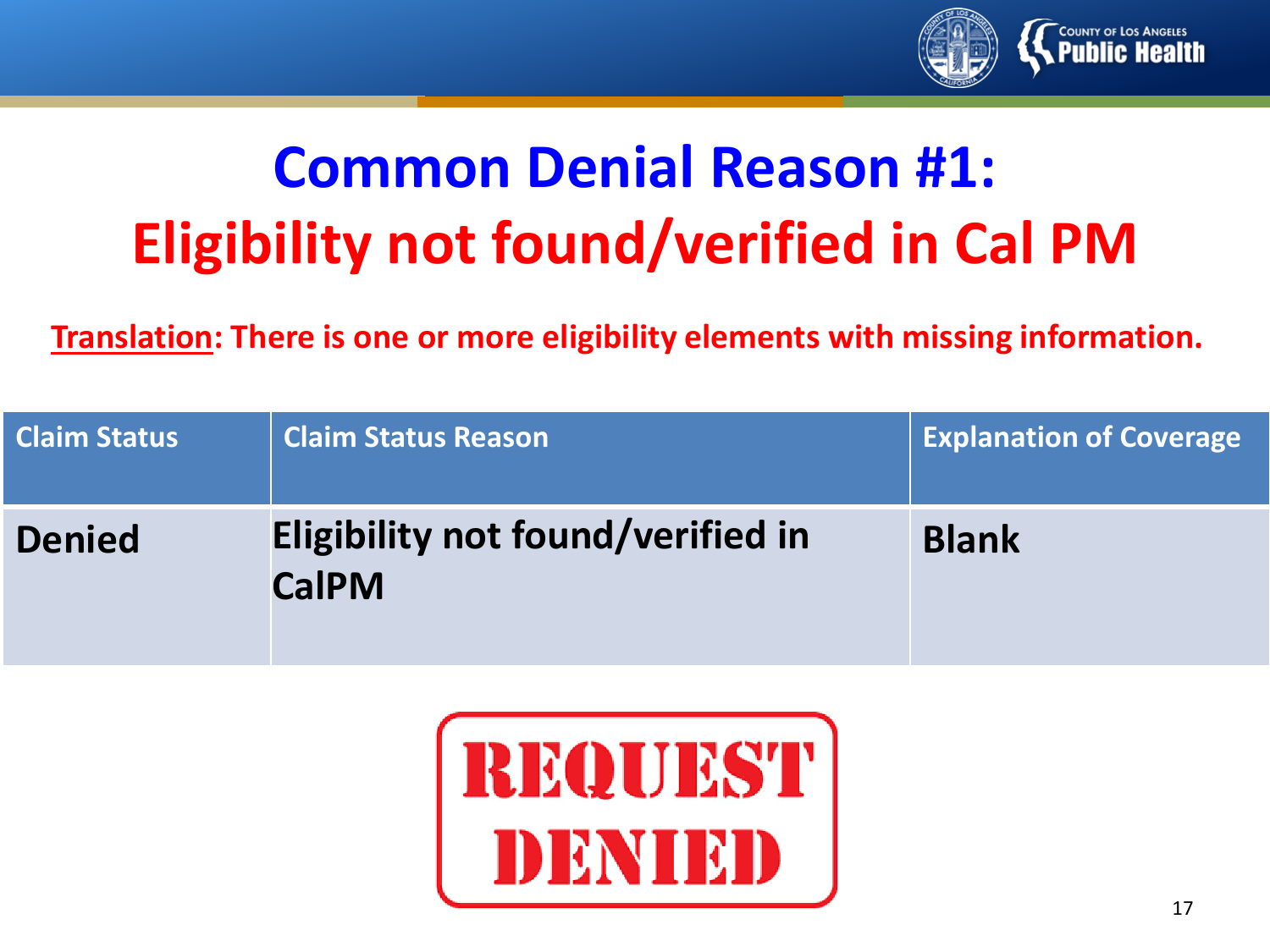

#### **Common Denial Reason #1: Eligibility Not Found/Verified in Cal PM**

| What to do if you are a<br><b>Primary Sage User</b><br>(Provider Connect)? | Forms to check:<br>1. Financial Eligibility Form<br>2. Provider Diagnosis (ICD-10) Form                                                                                                                                                                                                                                                                                                                                                                                                    |  |
|----------------------------------------------------------------------------|--------------------------------------------------------------------------------------------------------------------------------------------------------------------------------------------------------------------------------------------------------------------------------------------------------------------------------------------------------------------------------------------------------------------------------------------------------------------------------------------|--|
|                                                                            | Troubleshooting steps:<br>1. Does the client have a financial eligibility form completed?<br>2. If the client has a Financial Eligibility defined as Drug MediCal as<br>the primary guarantor, are the following fields filled in:<br>a. Subscriber Client Index #<br>b. Subscriber Birth Date<br>c. Subscriber Address Line 1: State, City, Zip Code<br>d. Eligibility Verified set to 'Yes'<br>3. Does the client have an Primary Diagnosis in the Provider Diagnosis<br>$(ICD-10)$ form |  |
| What to do if you are a<br><b>Secondary Sage User?</b>                     | Troubleshooting steps:<br>1. Ensure that you have completed all required fields for Financial<br>Eligibility as specified above.<br>Ensure you have a primary diagnosis entered.<br>2.<br>18<br>Contact Help Desk if not resolved.<br>3.                                                                                                                                                                                                                                                   |  |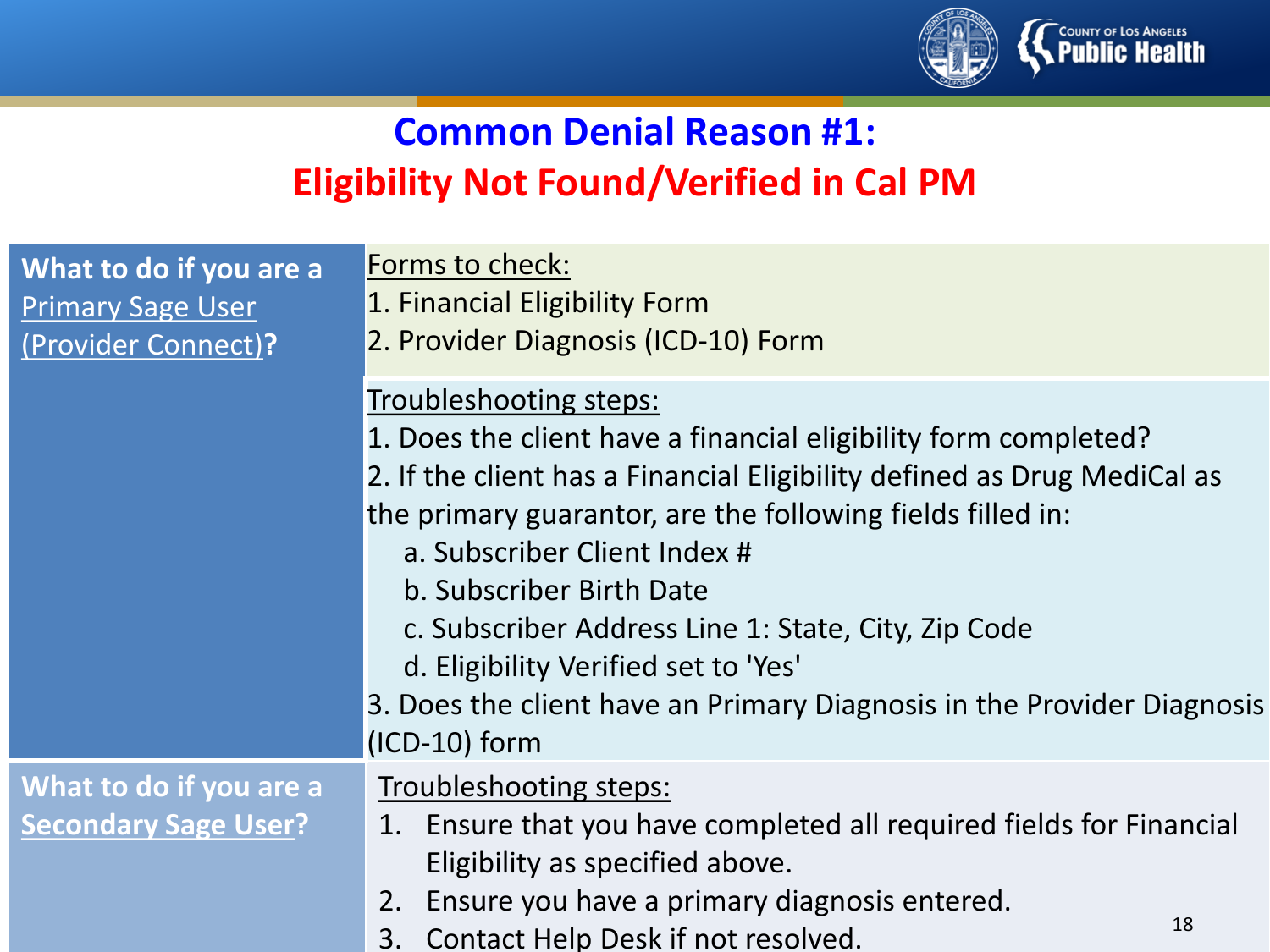

### **Common Denial Reason #2: Diagnosis For Authorization is Not Found On Claim**

**Translation: There is a diagnosis on the Authorization Request Form that does not perfectly match what is on the Provider Diagnosis (ICD-10) Form.**

| <b>Claim Status</b> | <b>Claim Status Reason</b>                                      | <b>Explanation of Coverage</b>                           |
|---------------------|-----------------------------------------------------------------|----------------------------------------------------------|
| <b>Denied</b>       | Eligibility not found/verified in Diagnosis For<br><b>CalPM</b> | <b>Authorization Is Not</b><br><b>Specified On Claim</b> |

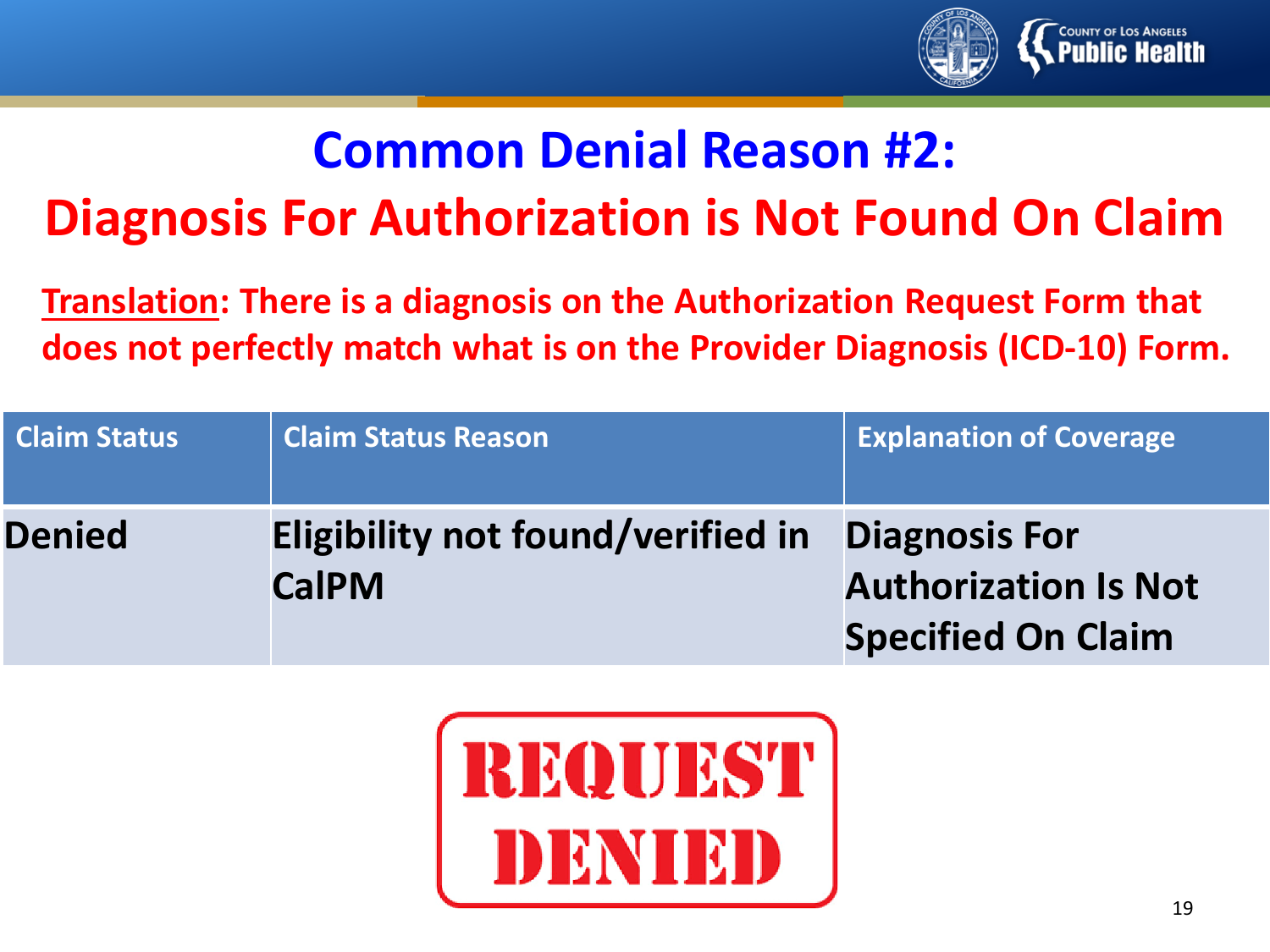

#### **Common Denial Reason #2:**

### **Diagnosis For Authorization is not Found On Claim**

|                                                                            | $\bullet$ $\sim$                                                                                                                                                                                                                                                                                                                                                                                                                                        |
|----------------------------------------------------------------------------|---------------------------------------------------------------------------------------------------------------------------------------------------------------------------------------------------------------------------------------------------------------------------------------------------------------------------------------------------------------------------------------------------------------------------------------------------------|
| What to do if you are a<br><b>Primary Sage User</b><br>(Provider Connect)? | <b>Forms to check:</b><br>1. Authorization Request Form<br>2. Professional Treatment Form                                                                                                                                                                                                                                                                                                                                                               |
|                                                                            | <b>Troubleshooting steps:</b><br>1. Does the Authorization Request Form have a diagnosis?<br>If you find a diagnosis on this form, please contact SAPC QI & UM<br>Staff Member who assisted with your authorization who will assist<br>in removing the diagnosis from the Authorization Request Form.<br>Resubmit your claim.<br>2. Does the Professional Treatment form contain a diagnosis?<br>If Yes, then remove diagnosis and resubmit your claim. |
| What to do if you are a<br><b>Secondary Sage User?</b>                     | <b>Troubleshooting steps:</b><br>1. Ensure that you have completed primary diagnosis.<br>Contact Help Desk if not resolved.<br>2.                                                                                                                                                                                                                                                                                                                       |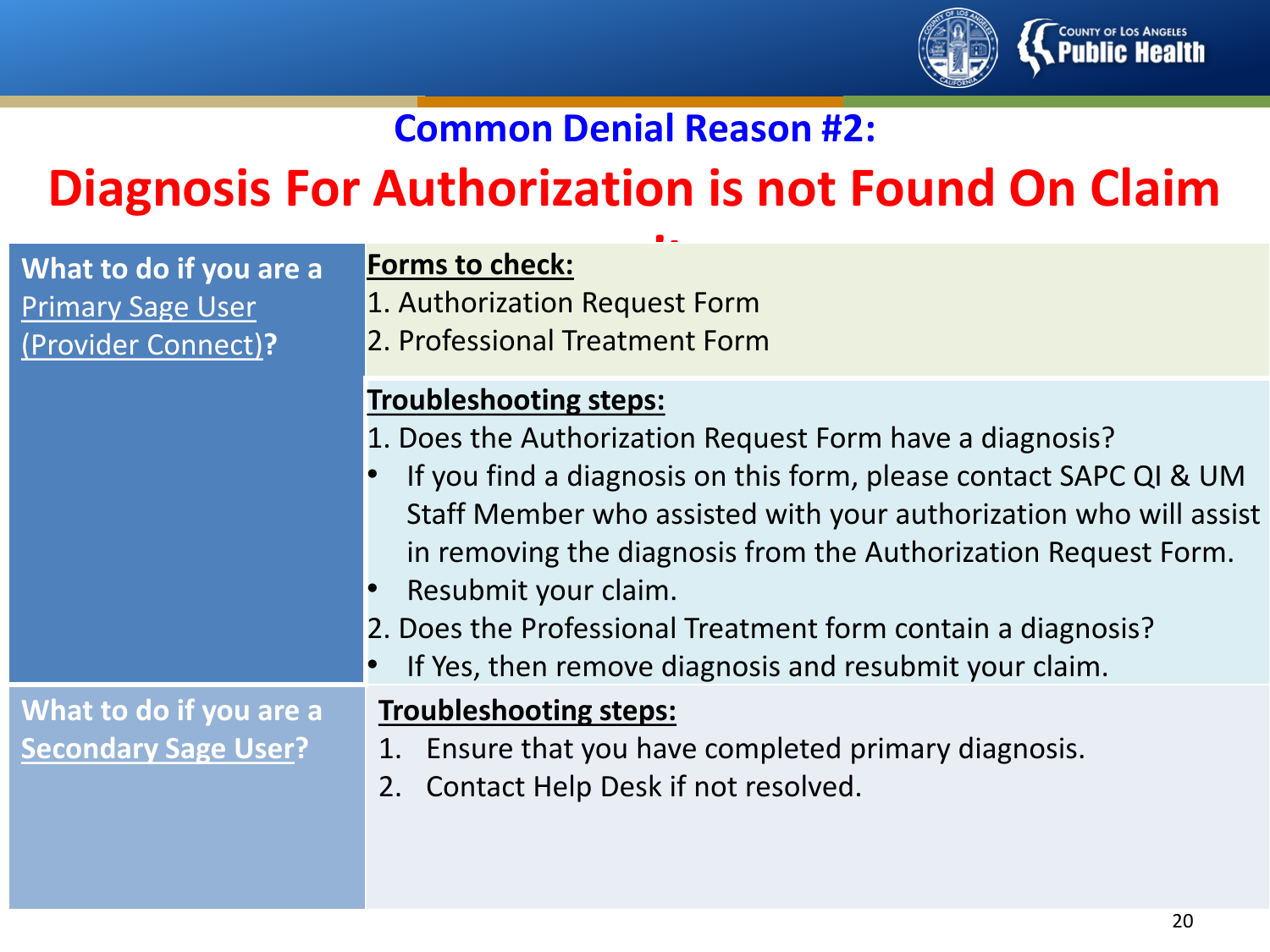



### **Authorization Request Form**

#### • **Do NOT enter a diagnosis on the Authorization Request Form.**

#### **Authorization Request**

| <b>Client Information</b>           |                  |                                        |  |  |
|-------------------------------------|------------------|----------------------------------------|--|--|
| <b>CLIENT NAME</b><br>Monster Child | <b>MEMBER ID</b> | <b>PROVIDER NAME</b><br>Recovery, Inc. |  |  |

| <b>Authorization Dates</b>                 |  |                       |             |
|--------------------------------------------|--|-----------------------|-------------|
| <b>Authorization Requested Start Date:</b> |  | Set authorization for | Set<br>days |
| Authorization Requested End Date:          |  |                       |             |

| <b>Care Manager</b>           |                       |
|-------------------------------|-----------------------|
| <b>CARE MANAGER ASSIGNED:</b> | <b>DATE ASSIGNED:</b> |

| <b>Authorization Information</b> |                                       |                                              |
|----------------------------------|---------------------------------------|----------------------------------------------|
| <b>AUTHORIZATION NUMBER:</b>     | <b>ICURRENT AUTHORIZATION STATUS:</b> | <b>ICURRENT AUTHORIZATION STATUS REASON:</b> |
| AUTHORIZED LEVEL OF CARE:        | ITYPE OF AUTHORIZATION:               | <b>IPERFORMING PROVIDER TYPE:</b>            |
| <b>PLANNED ADMIT DATE:</b>       | <b>IINITIAL OR CONTINUING AUTH:</b>   | INEXT REVIEW DATE:                           |
|                                  |                                       |                                              |

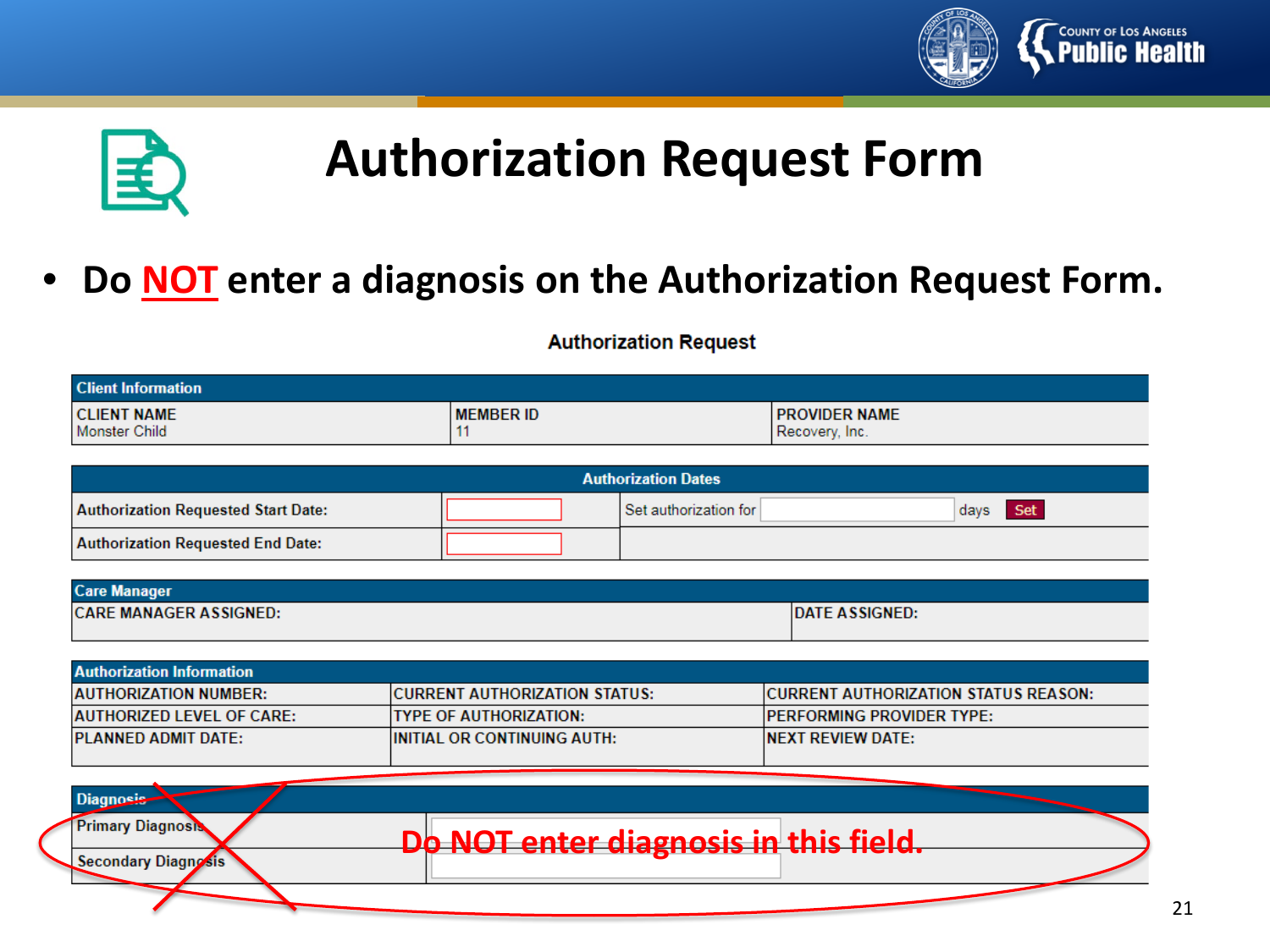



### **Professional Treatment Form**

• Do **NOT** enter a diagnosis on the Professional Treatment Form  $\rightarrow$  may cause **billing errors.** 

| <b>Treatment Details</b>                                                                                                                                                                                                                                                     |                                                                                                 | <b>Additional Information</b>                                         |                                 |
|------------------------------------------------------------------------------------------------------------------------------------------------------------------------------------------------------------------------------------------------------------------------------|-------------------------------------------------------------------------------------------------|-----------------------------------------------------------------------|---------------------------------|
| Funding Source:<br>CPT Code:<br>Num of Days:<br>Units/Day:<br>Total Units:<br>Cost/Unit:<br>Cost/Day:<br>Total Cost:<br>Treatment Date(s): 03/07/2018<br><b>Diagnosis Details</b><br>Primary Diagnosis:<br><b>Second Diagnosis:</b><br>Third Diagnosis:<br>Fourth Diagnosis: | Drug Medi-Cal<br>H0004:U7:HA:HD - Individual Counseling<br>4<br>4<br>\$0.00<br>\$0.00<br>\$0.00 | <b>Start Time:</b><br>Duration (minutes per service): 60<br>Location: | <b>End Time:</b><br>Office<br>▼ |
|                                                                                                                                                                                                                                                                              |                                                                                                 |                                                                       | $\overline{z}$                  |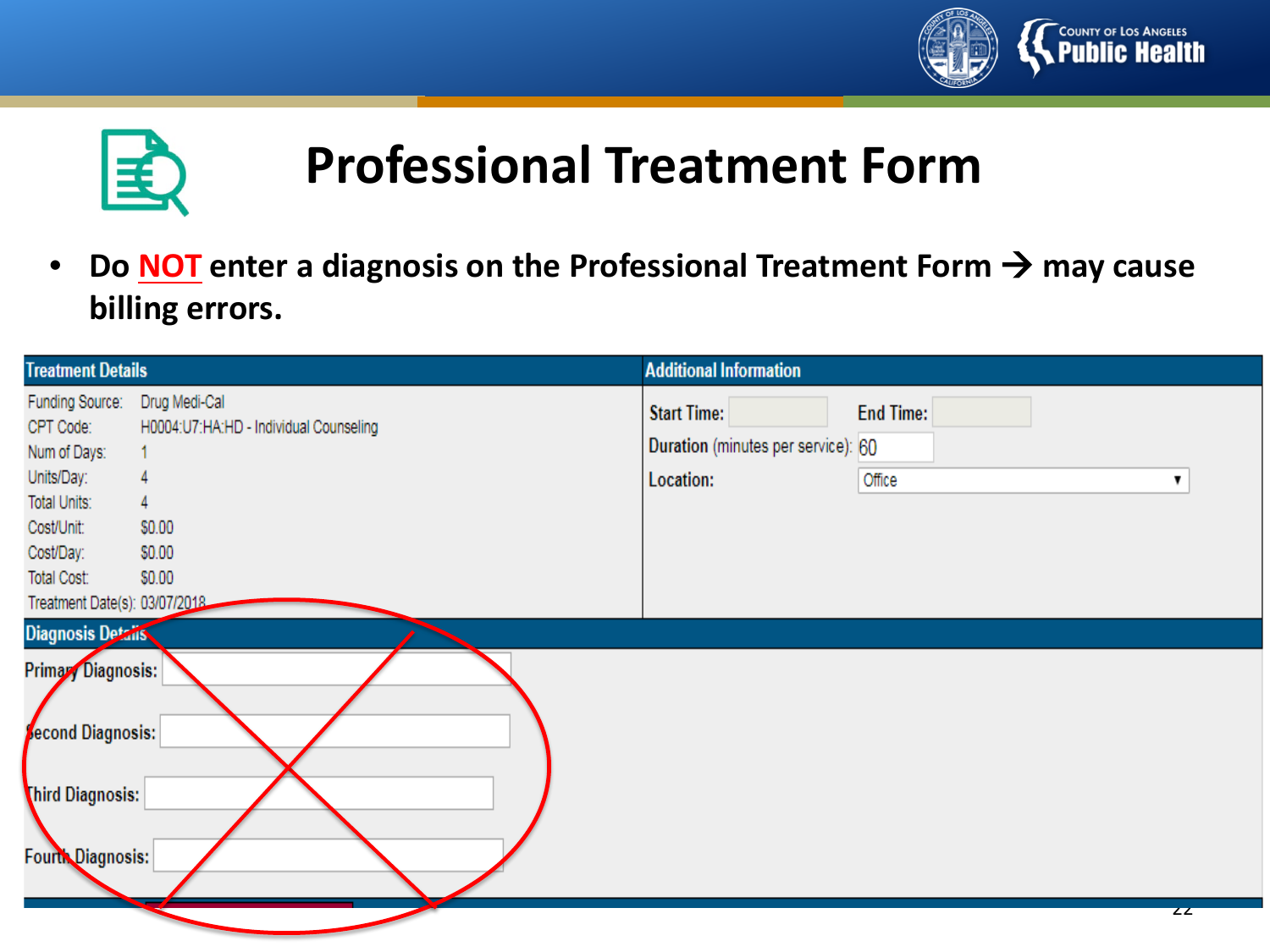

### **Common Denial Reason #3: Invalid Authorization Number**

**Translation: Professional treatment was submitted using an incorrect authorization number. This can be a "Member Authorization" or "Provider Authorization" (Secondary Sage Users).** 

| <b>Claim Status</b> | <b>Claim Status Reason</b> | <b>Explanation of Coverage</b>         |
|---------------------|----------------------------|----------------------------------------|
| <b>Denied</b>       | <b>No Entry</b>            | <b>Invalid authorization</b><br>number |

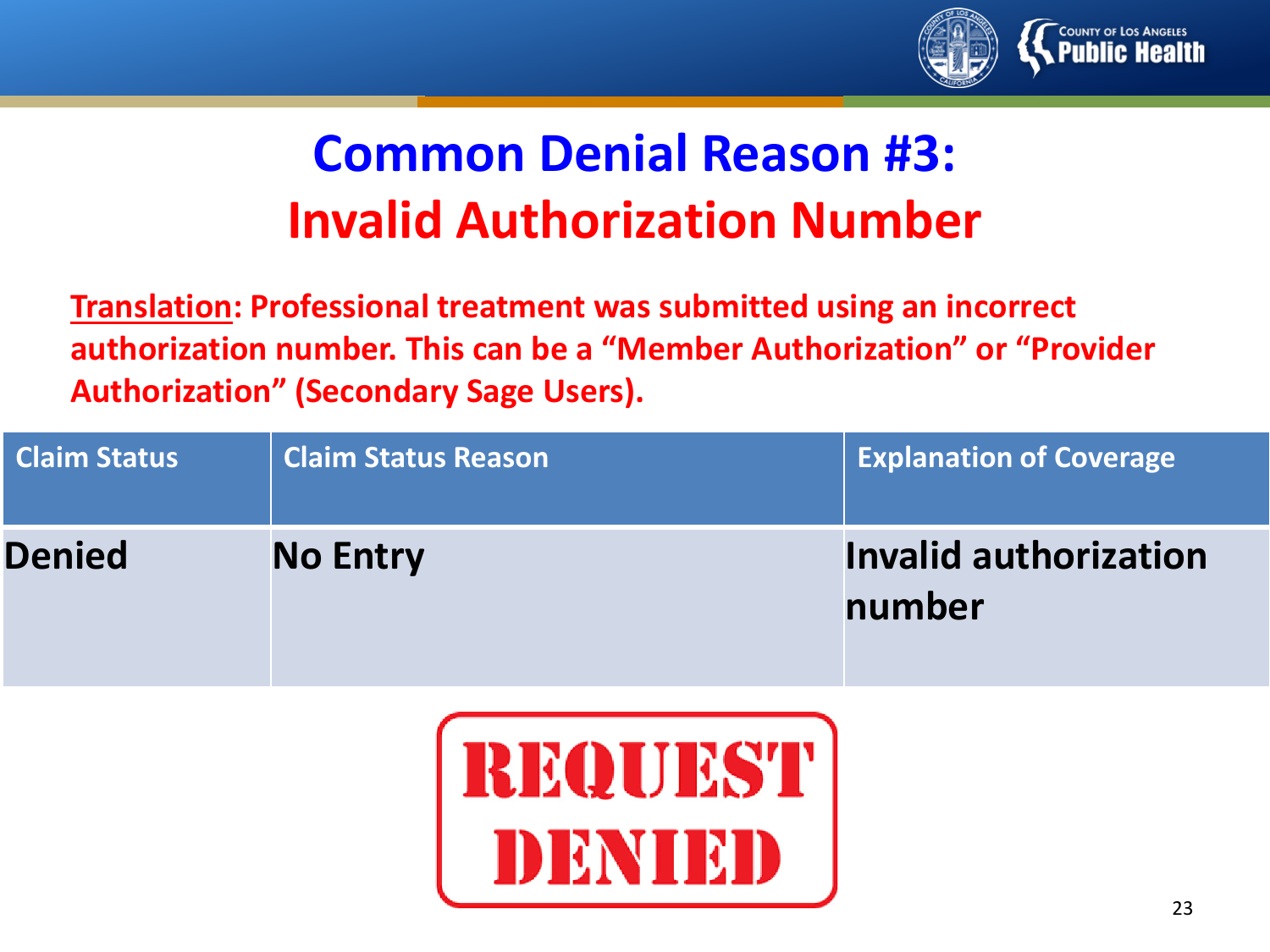

#### **Common Denial Reason #3: Invalid Authorization Number**

| What to do if you are Forms to check:<br>a Primary Sage User<br>(Provider Connect)? | none.                                                                                                                                                                                                                 |
|-------------------------------------------------------------------------------------|-----------------------------------------------------------------------------------------------------------------------------------------------------------------------------------------------------------------------|
|                                                                                     | <b>Troubleshooting steps:</b><br>Not Applicable. This is an denial reason that applies to secondary<br>providers.                                                                                                     |
| What to do if you are<br>a Secondary Sage<br>User?                                  | <b>Troubleshooting steps:</b><br>1. Confirm that you have an authorization number for your client<br>2. Confirm that you have a Provider Authorization number for your site.<br>3. Contact Help Desk if not resolved. |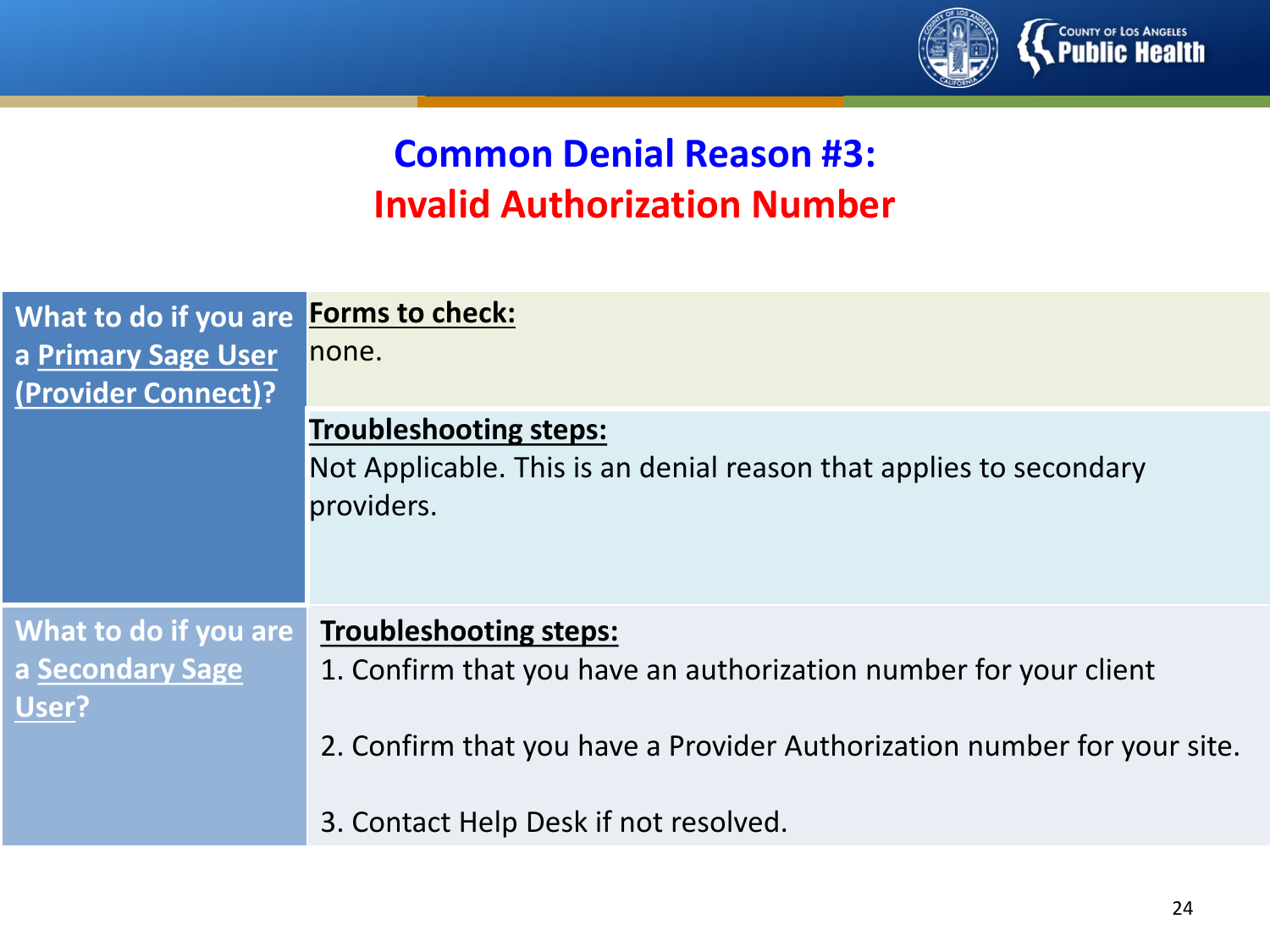

### **Common Denial Reason #4: Contracting Provider Program Not Valid For Authorization**

**Translation: Treatment/claim was submitted under a program that is not specified on the authorization that was selected.**

| <b>Claim Status</b> | <b>Claim Status Reason</b> | <b>Explanation of Coverage</b>                                                     |
|---------------------|----------------------------|------------------------------------------------------------------------------------|
| <b>Denied</b>       | <b>No Entry</b>            | <b>Contracted Provider</b><br><b>Program Not Valid For</b><br><b>Authorization</b> |

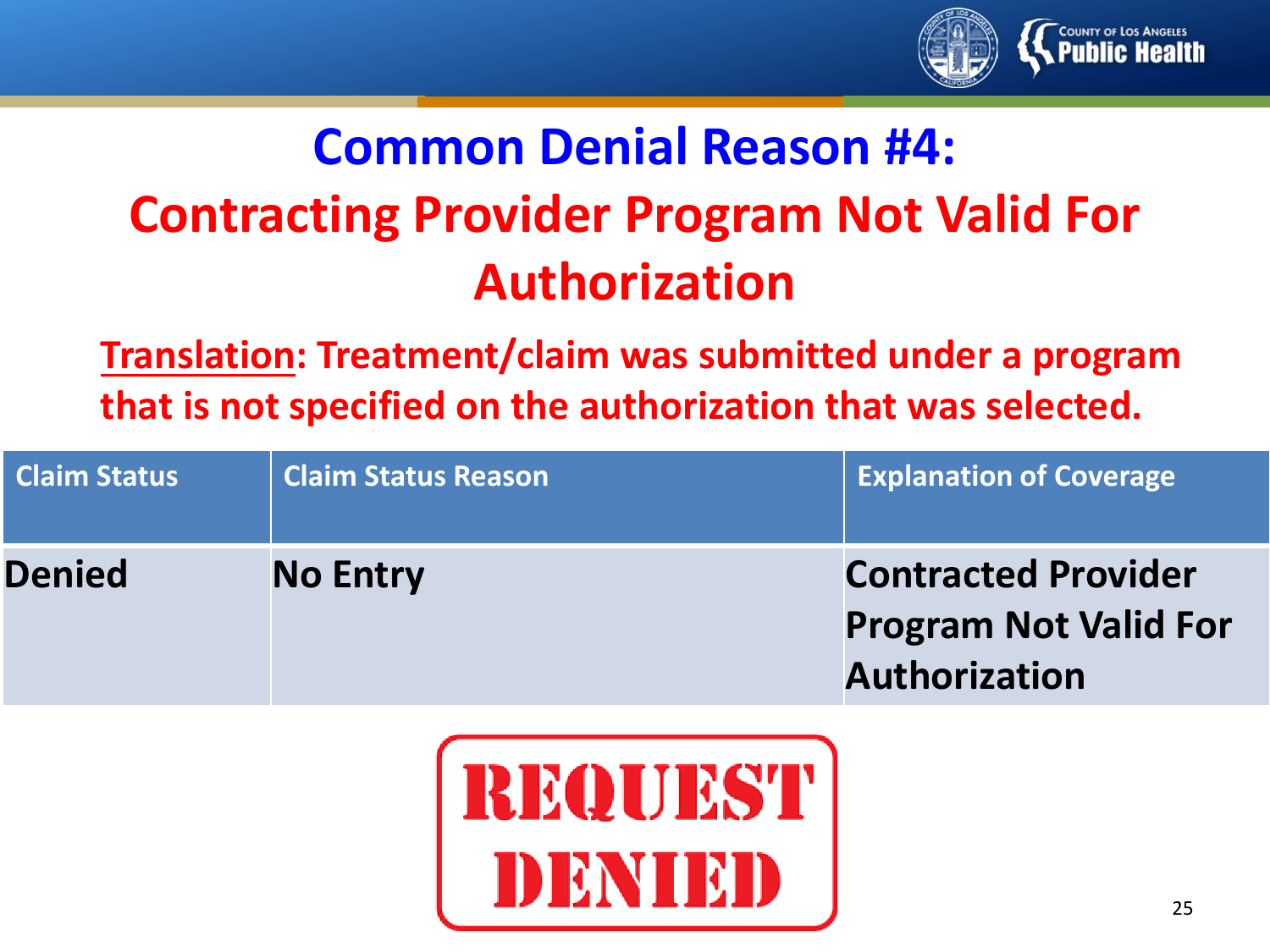

#### **Common Denial Reason #4: Contracting Provider Program Not Valid For Authorization**

| What to do if you are Forms to check: |                                                                             |
|---------------------------------------|-----------------------------------------------------------------------------|
| a Primary Sage User                   | 1. Professional Treatment Form (Authorization Field)                        |
| (Provider Connect)?                   | 2. Service Authorization Form (if applicable, to verify Authorization #)    |
|                                       | <b>Troubleshooting steps:</b>                                               |
|                                       | 1. Was your member authorization <b>submitted</b> and <b>approved</b> ?     |
|                                       | 2. Did you select the correct <i>program (e.g. location)</i> on the Service |
|                                       | <b>Authorization Form?</b>                                                  |
|                                       | If not, you need to contact your SAPC UM staff member to rescind            |

- SAPC UM staff member to rescind this authorization and re-submit with Service Authorization Form with correct location
- 3. When completing the Professional Treatment Form, did you:
- select the correct *authorization number* for your client?
- select the appropriate **Member Auth number**? **PAuth Number**
- select the correct *program (e.g. location).*
- If no, then resubmit claim after selecting correct info above.

#### **What to do if you are a Secondary Sage User?**

#### **Troubleshooting steps:**

- 1. verify the correct program is specified on the authorization number referenced in the claim.
- 2. Contact Help Desk if not resolved.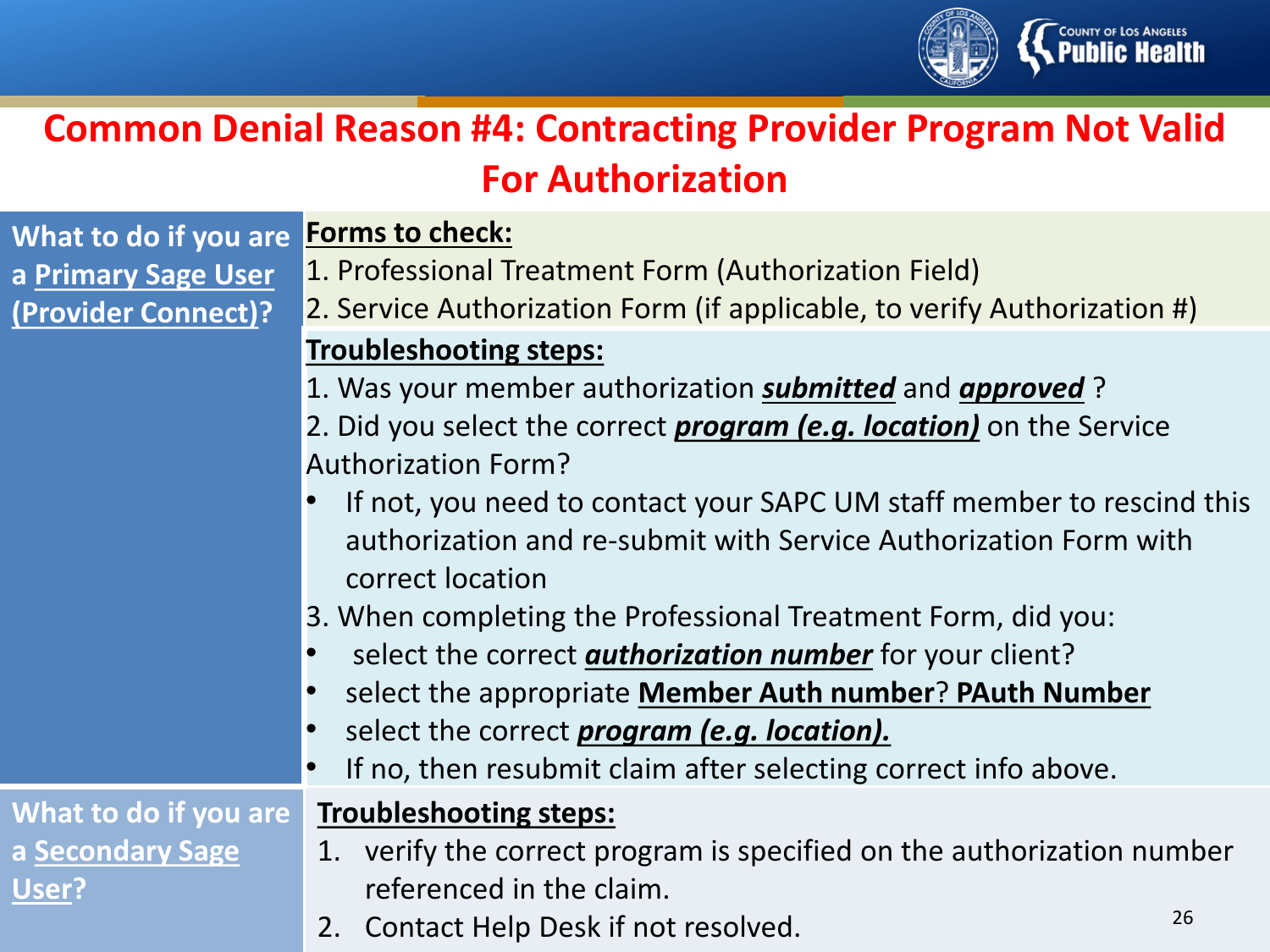



### **Authorization Request Form Program Selection**

- **The program on the Authorization request form corresponds to the provider agency where treatment is being delivered.** 
	- **If an agency has multiple sites, be sure to select the correct program where this patient is being treated.**

| <b>Funding Source &amp; Benefit Plan Information</b>                                                                                |                                                 |
|-------------------------------------------------------------------------------------------------------------------------------------|-------------------------------------------------|
| <b>Funding Source:</b><br>Drug Medi-Cal                                                                                             | <b>Benefit Plan:</b><br><b>DMC SUD Services</b> |
| adram:<br>  - Please Choose One - ▼                                                                                                 |                                                 |
| - Please Choose One -<br><b>Recovery Facillity</b><br><b>ANITIOTIZATION GTOUP</b><br>Leave Slank for individual CPT Codes requests. |                                                 |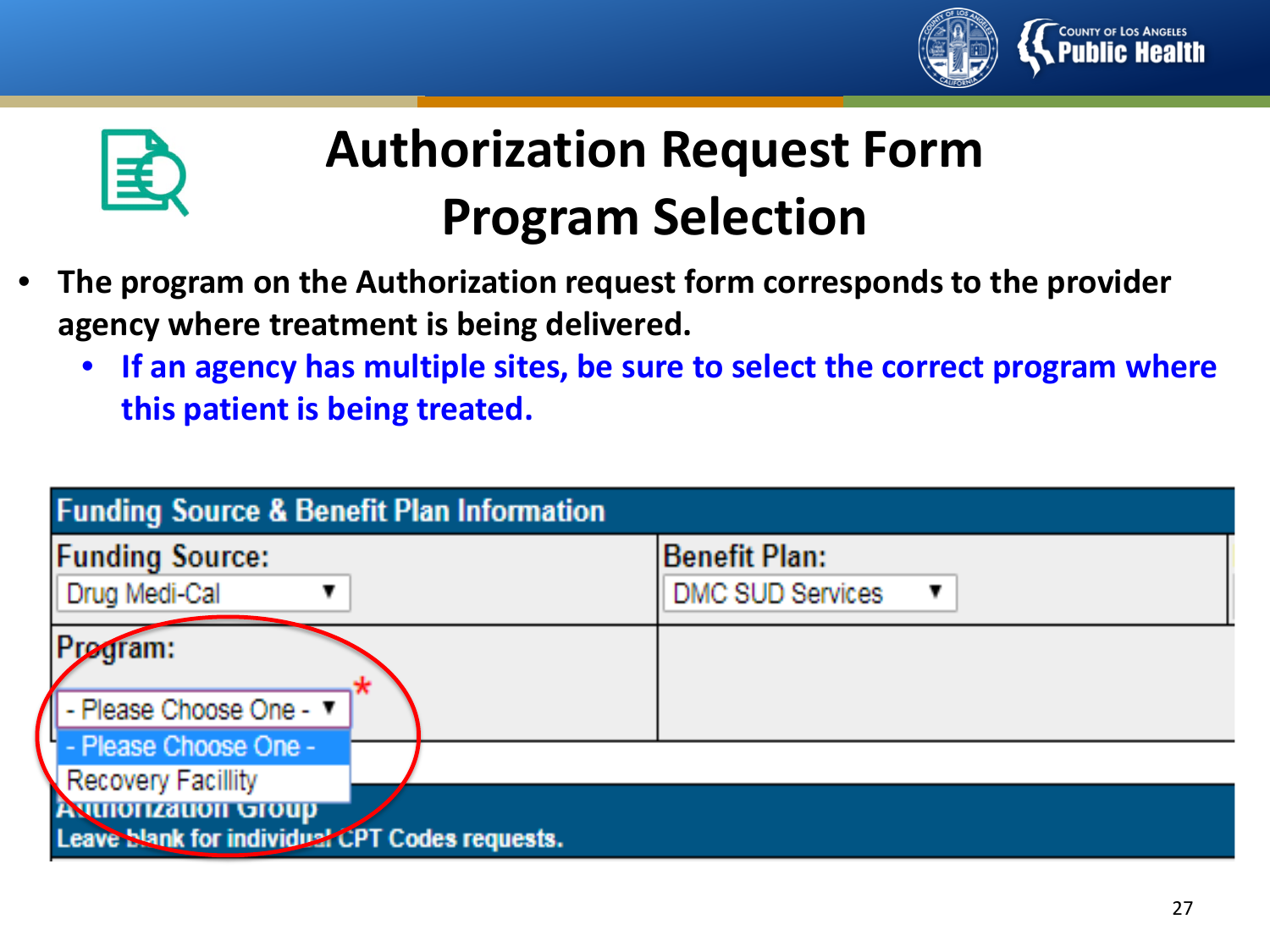



### **Professional Treatment Form**

- Each Auth # corresponds to a **Funding Source**, **Dates of Service, Age Group**, **ASAM LOC**, and **Treatment Location**.
	- Many agencies have multiple Treatment Locations, with different locations having different provider authorizations to select from when entering a Professional Treatment
	- Any authorization number that begins with a P (e.g. PAuths) corresponds to Non-Authorized Levels of Care
	- Authorization numbers that that DO NOT start with a P correspond to an Authorized Service (e.g. Member Authorizations).

| Authorization: |                                          | Auth #, Funding Source, Valid Dates: [Auth Grouping Name], up to 3 sets Procedure Code - Description from Auth                                                           |  |
|----------------|------------------------------------------|--------------------------------------------------------------------------------------------------------------------------------------------------------------------------|--|
|                | Select Authorization to filter CPT Codes |                                                                                                                                                                          |  |
|                | Select Authorization to filter CPT Codes |                                                                                                                                                                          |  |
|                |                                          | Auth #: 2765 FS: Drug Medi-Cal 1/24/2018 - 3/24/2018 : Recovery Facillity : ASAM 3.1 - Over 21/Perinatal - 90846:U1:HD - Family Therapy, 99203:U1:HD - Physical Exam, D( |  |
|                |                                          | Auth #: P2897 FS: Drug Medi-Cal 3/1/2018 - 3/31/2018 : Recovery Facillity : ASAM 1-OTP - Over 21 - 908. 6:UA:HG - Medical Psychotherapy, 99203:UA:HG - Physical Exam,    |  |
|                |                                          | Auth #: P2878 FS: Non-Drug Medi-Cal 7/1/2017 - 1/31/2018 : Recovery Facillity : ASAM 1-OTP - Over 21 - 00846:UA:HG - Medical Psychotherapy, 99203:UA:HG - Physical E     |  |
|                |                                          | Auth #: P2895 FS: Non-Drug Medi-Cal 2/1/2018 - 2/28/2018 : : ASAM 1.0 - Over 21 - 90846:07 - Family Therapy, 99203:07 - Physical Exam, D0001:07 - Discharge Services     |  |
|                |                                          |                                                                                                                                                                          |  |
|                | Performing Provider                      | 28                                                                                                                                                                       |  |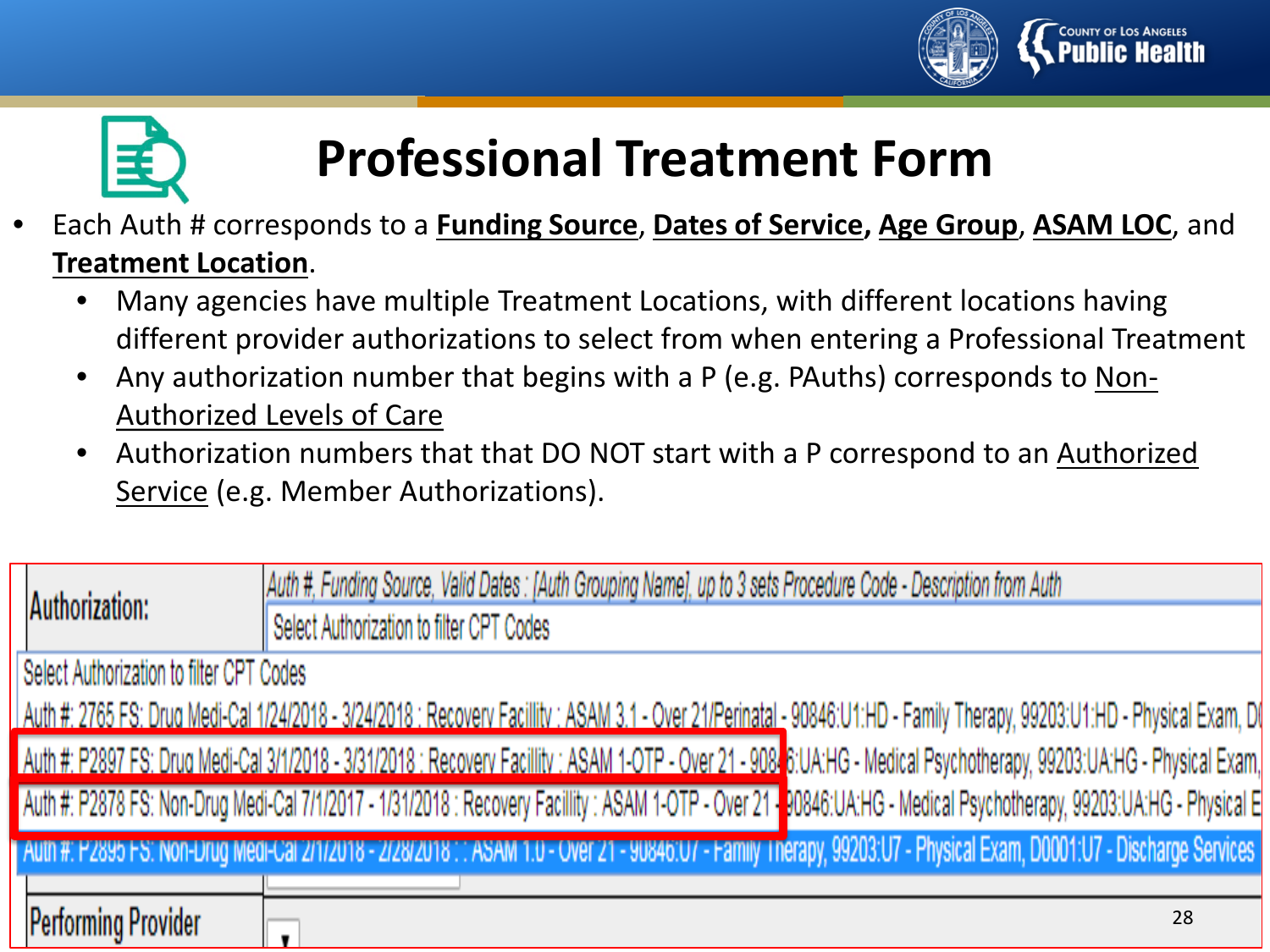

### **Common Denial Reason #5: Service Occurs During a Claims Blackout**

**Translation: The service you are attempting to bill for occurs during a period where a claims blackout is actively in place.** 

| <b>Claim Status</b> | <b>Claim Status Reason</b>                        | <b>Explanation of Coverage</b>                                |
|---------------------|---------------------------------------------------|---------------------------------------------------------------|
| <b>Denied</b>       | Eligibility not found/verified in<br><b>CalPM</b> | This service occurs<br>during a claim<br>processing blackout. |

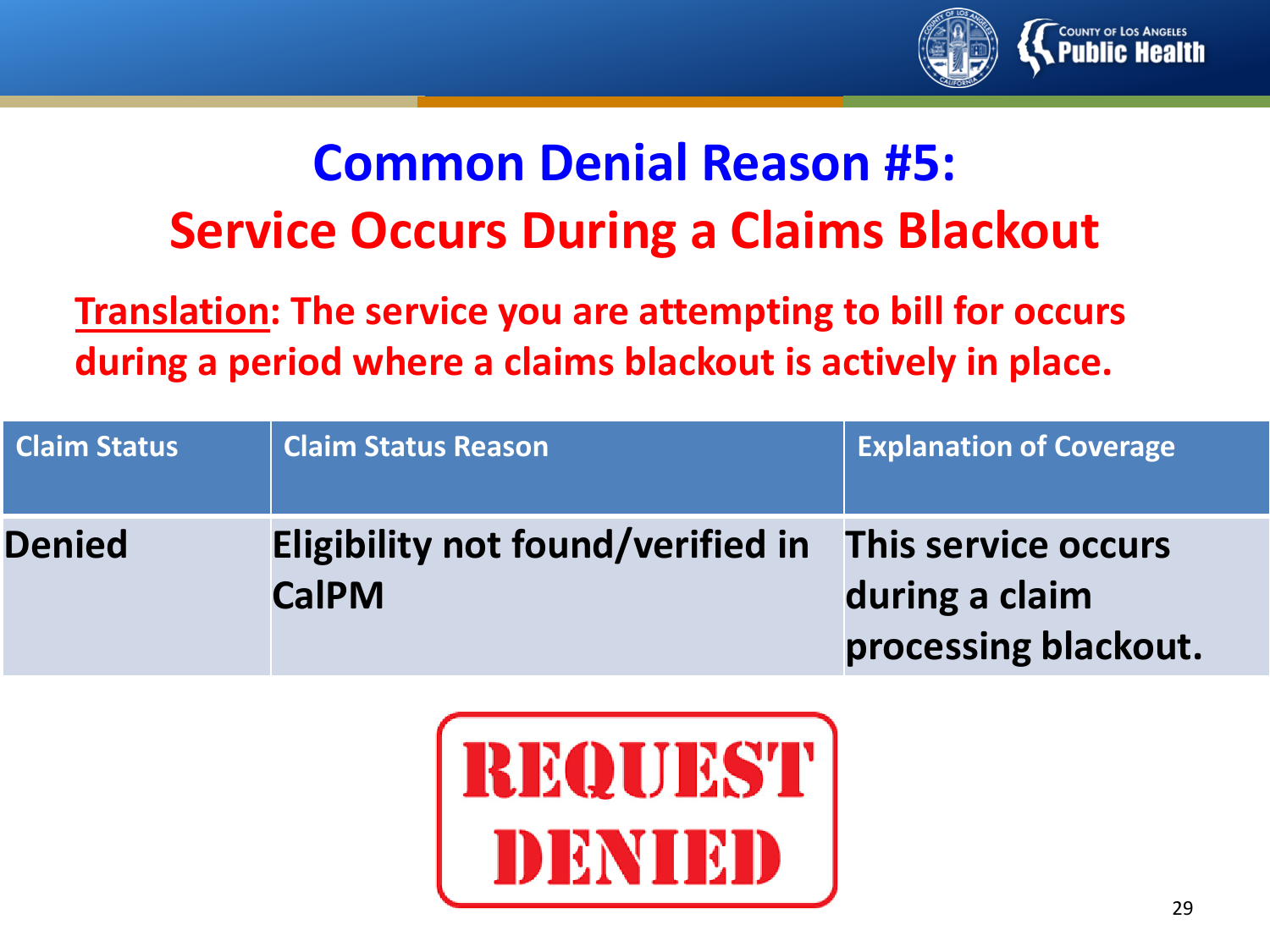

#### **Common Denial Reason #5: Service Occurs During a Claims Blackout**

| What to do if you<br>are a Primary Sage                   | <b>Forms to check:</b><br>1. Client Eligibility Verification Report                                                                                                                                                                                                                                                                                                                                                                       |
|-----------------------------------------------------------|-------------------------------------------------------------------------------------------------------------------------------------------------------------------------------------------------------------------------------------------------------------------------------------------------------------------------------------------------------------------------------------------------------------------------------------------|
| User (Provider<br>Connect)?                               | <b>Troubleshooting steps:</b><br>1. Run the Client Eligibility Verification Report.<br>2. Does the client have their eligibility established for the dates of service<br>that you are requesting?<br>If Yes, contact the help desk to determine if a claims blackout in in place.<br>If No, then:<br>1. Verify all needed medical necessity components are in the chart.<br>2. Contact your SAPC UM Staff Person or SAPC UM 626-299-3531. |
| What to do if you<br>are a Secondary<br><b>Sage User?</b> | <b>Troubleshooting steps:</b><br>1) Does the client have their eligibility established for the dates of service<br>that you are requesting?<br>If Yes, contact help desk to determine if a claims blackout in in place.<br>If No, then:<br>$\bullet$<br>1. Verify all needed medical necessity components are in the chart.<br>2. Contact your SAPC UM Staff Person or SAPC UM 626-299-35931.                                             |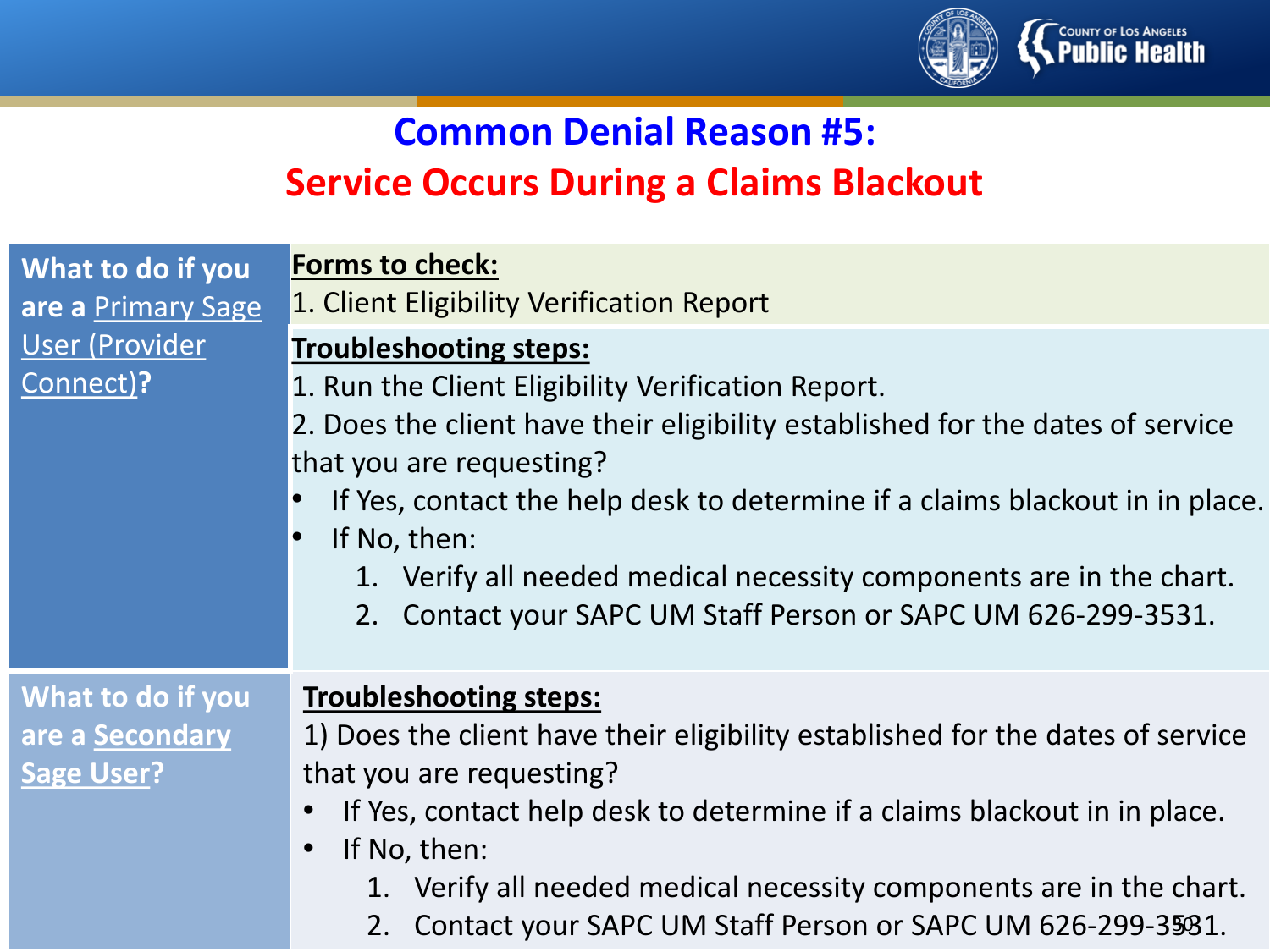

#### **Coming Soon! Sage Denial Decoder Ring**

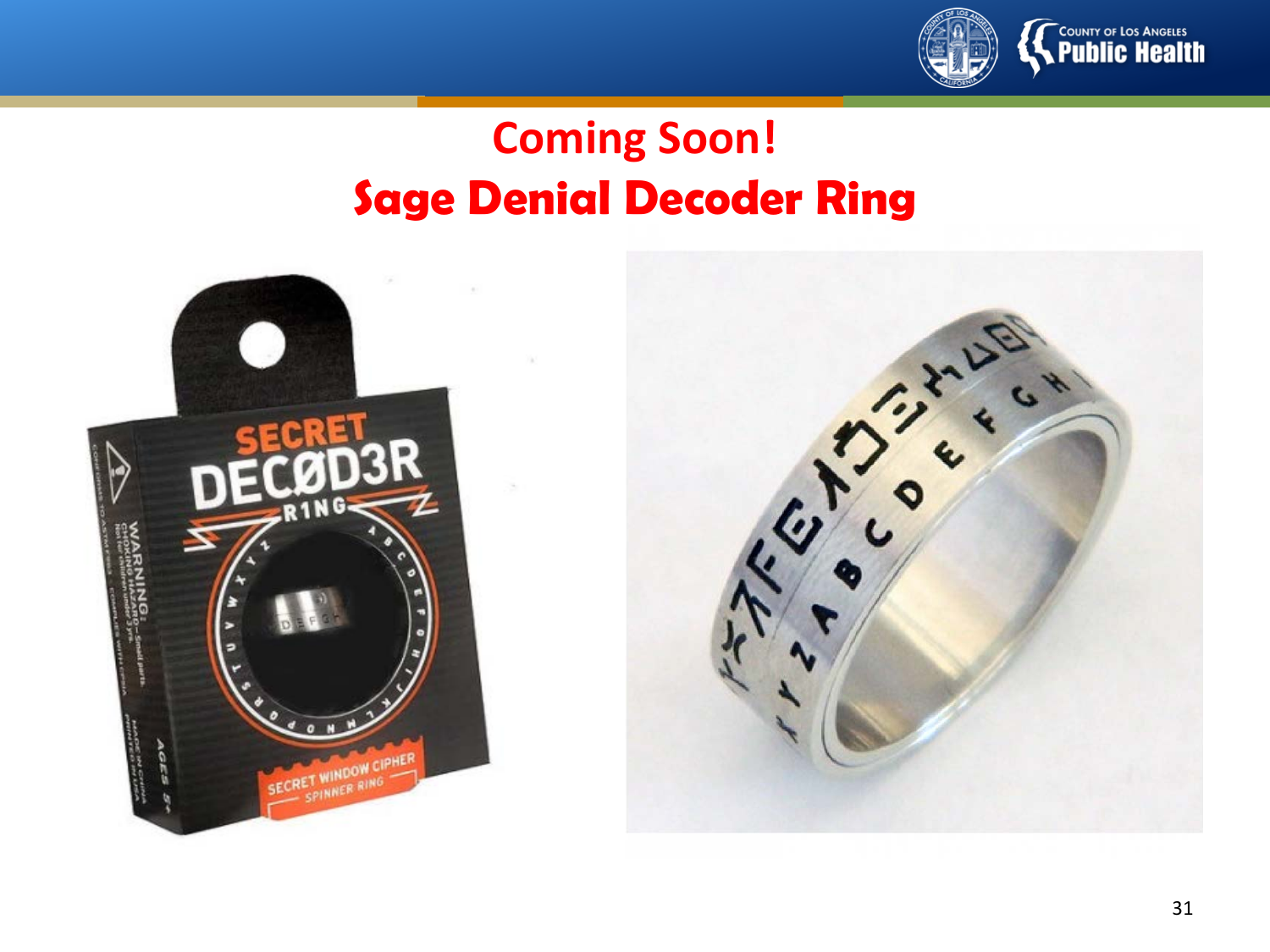

### **"Big Picture" – Billing Status**

• SAPC & Netsmart are acutely aware of billing challenges providers are experiencing and have been working with urgency to reduce denial rates… and will need your help as well!

#### • **Key Interventions**

- Internal dashboard to help track various Sage-related metrics and progress.
- Identification and contacting of providers with high rate of denials to assist with resolution.
- **Detailed billing trainings Need providers to communicate this information to staff!**
	- **Billing overview with highlights** (2/8/18 All Provider Meeting slides)
	- **Step-by-step billing instructions** (3/8/18 All Provider Meeting slides)
	- **Billing denial reasons** (4/5/18 All Provider Meeting slides)
	- **Billing denial remediation** (COMING SOON!)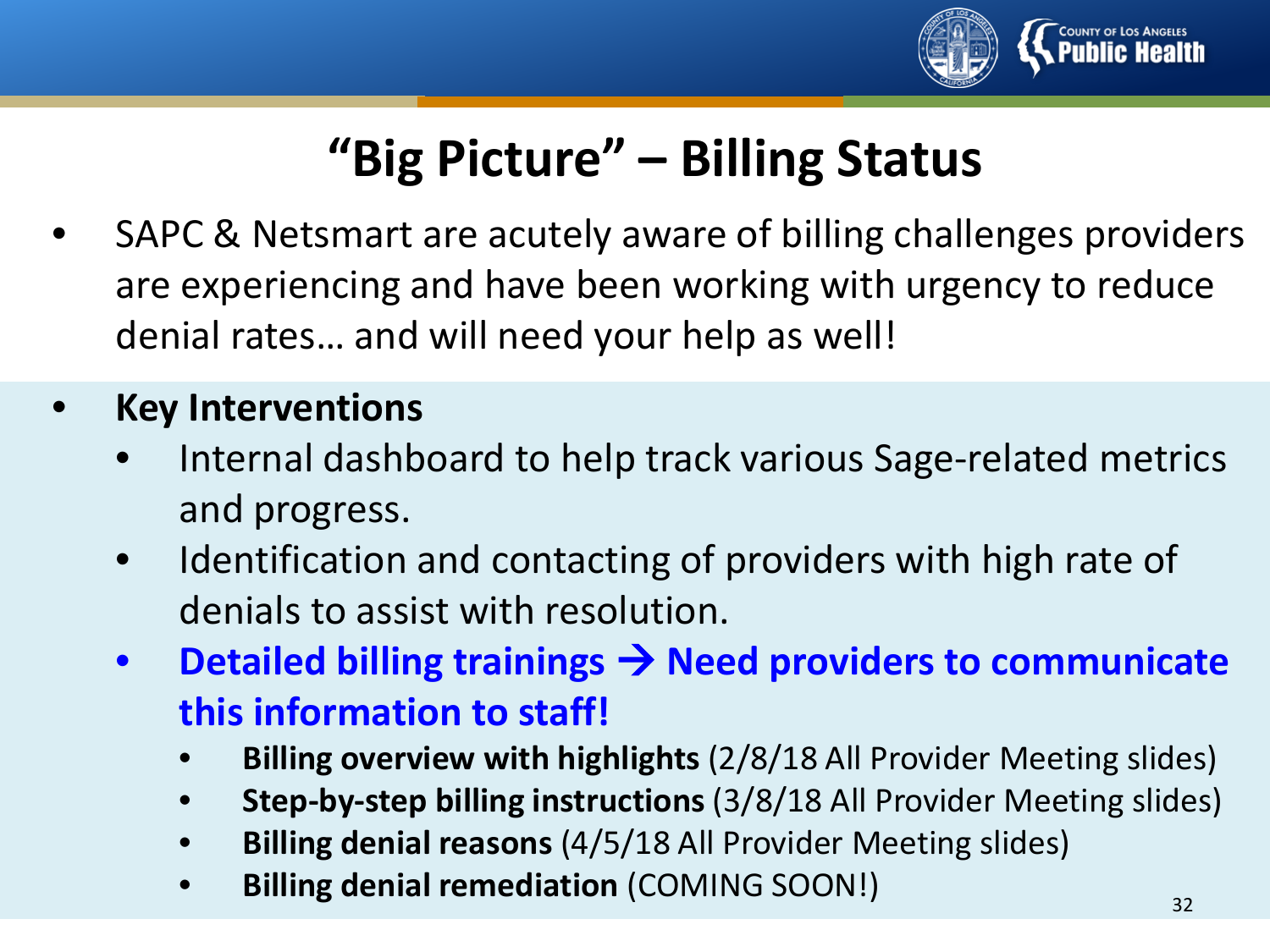

### **"Big Picture" – Billing Status** (cont'd)

- **Progress**
	- Downward trend of pending authorizations since January
	- Billing to DMC more than doubled every month starting from December (Sage launch)
	- Claims approved and payments to providers have more than tripled from February to March
		- Exceeding 80% claim approvals in March  $\rightarrow$  Looking forward to making continued progress with claim approval rate with billing trainings for providers
	- DMC billing exceeded projected targets in both Feb & March
	- SAPC & Netsmart working on streamlined claims resubmission process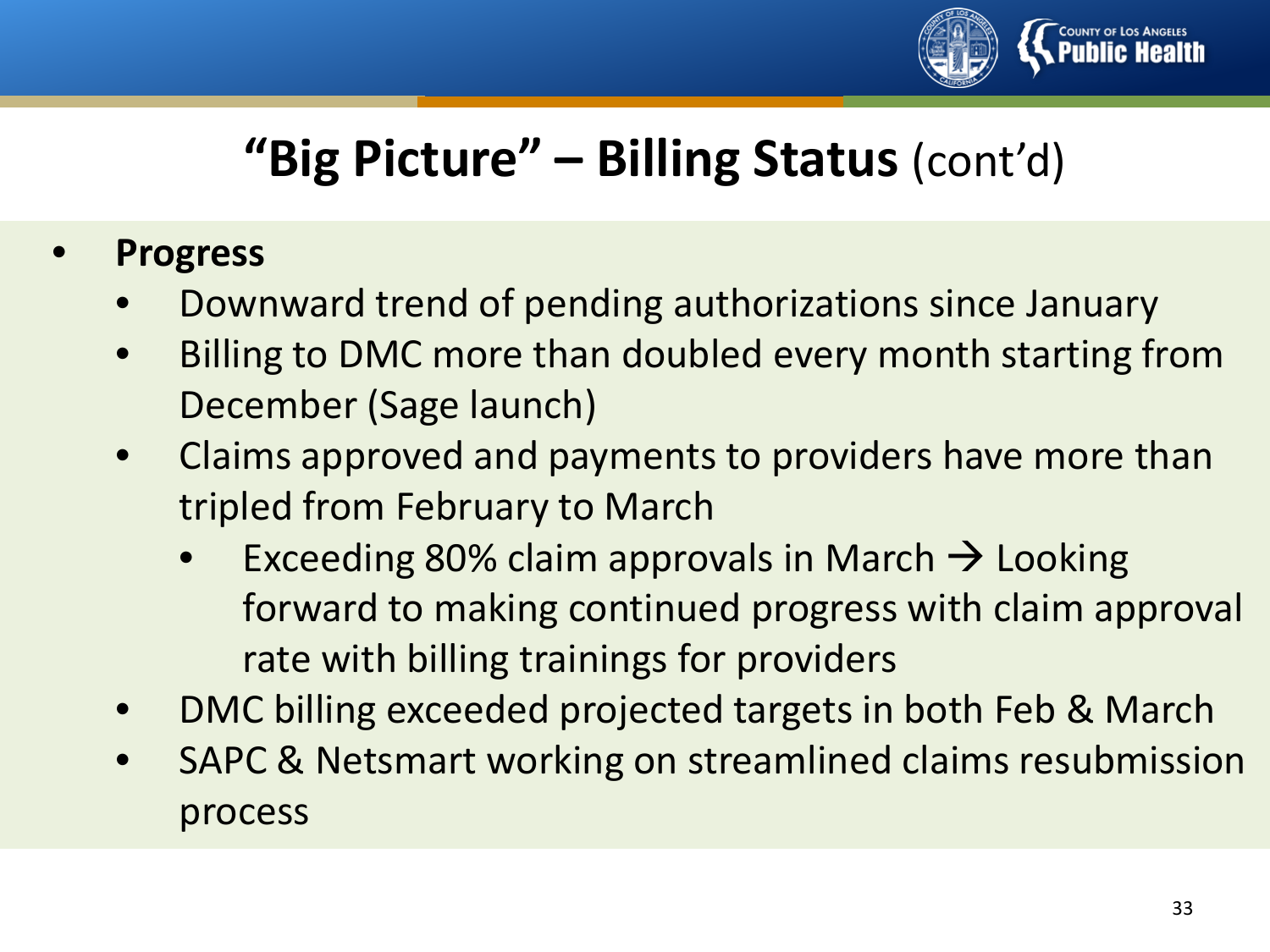

#### **Where To Go For Help**

- **SAPC's Sage Website**
	- **<http://publichealth.lacounty.gov/sapc/Sage/SageInfo.htm>**



- **Contains information on:**
	- Frequently Asked Questions (FAQs)
	- Instructions on managing user access onboarding/offboarding staff
	- Training calendar
	- ... and more